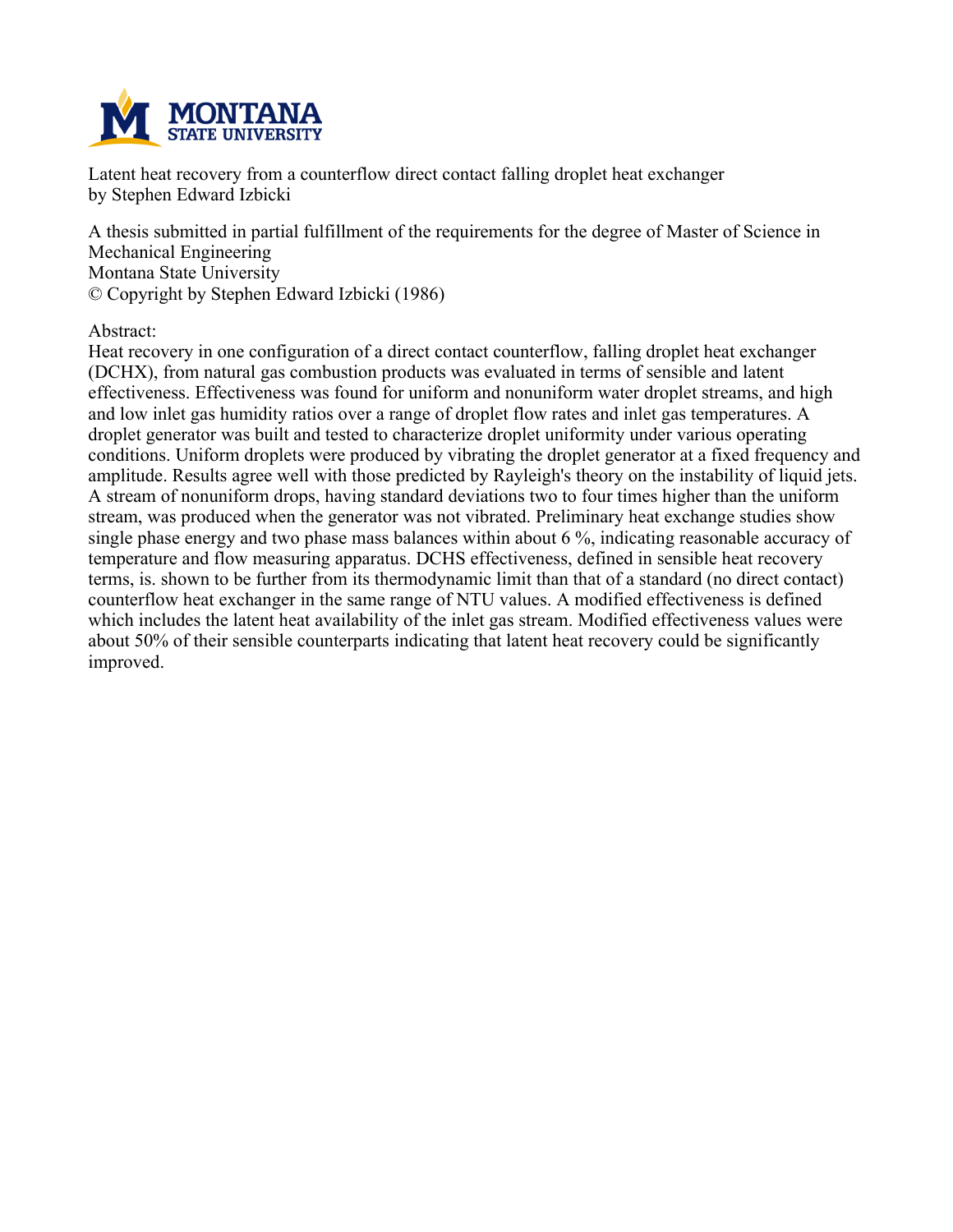# LATENT HEAT RECOVERY FROM A COUNTERFLOW DIRECT

# CONTACT FALLING DROPLET HEAT EXCHANGER

 $by$ 

Stephen Edward Izbicki

A thesis submitted in partial fulfillment of the requirements for the degree

o f

Master of Science  $\mathcal{L}^{\mathcal{L}}$ 

in

 $\sim$   $\omega$ 

Mechanical Engineering

MONTANA STATE UNIVERSITY Bozeman, Montana

June 1986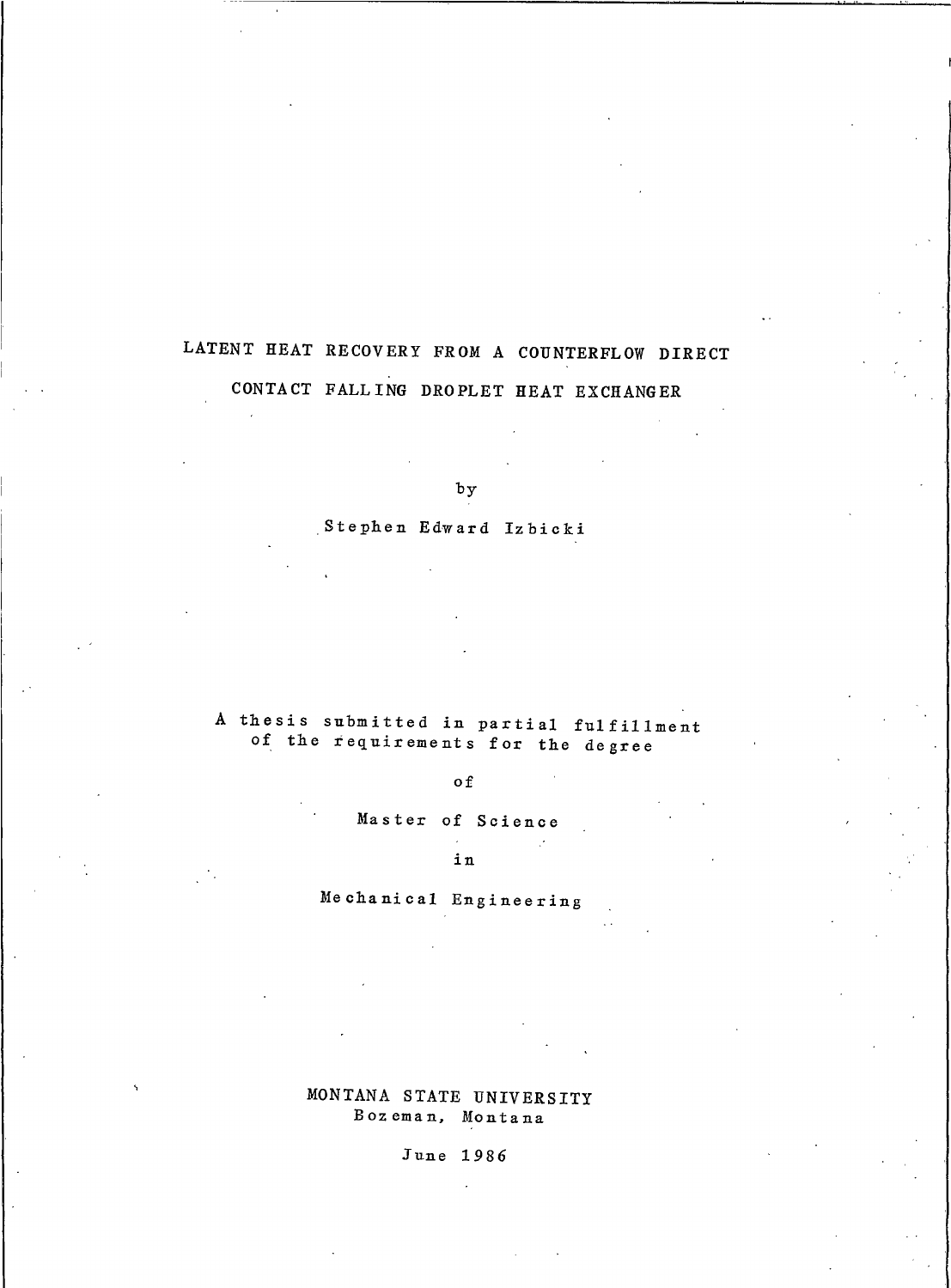MAIN LIB. N378  $T_z/$ 

ii

## **APPROVAL**

of a thesis submitted by

Stephen Edward Izbicki

This thesis has been read by each member of the thesis committee and has been found to be satisfactory regarding content, English usage, format, citations, bibliographic style, and consistency, and is ready for submission to the College of Graduate Studies.

Thomas G Reihman

Chairperson, Graduate Committee

 $6 - 5 - 86$ 

Date

Approved for the Major Department hundel / hel

Head, Major Department

Approved for the College of Graduate Studies

 $8/22/86$ 

Bleavy Larsons

Date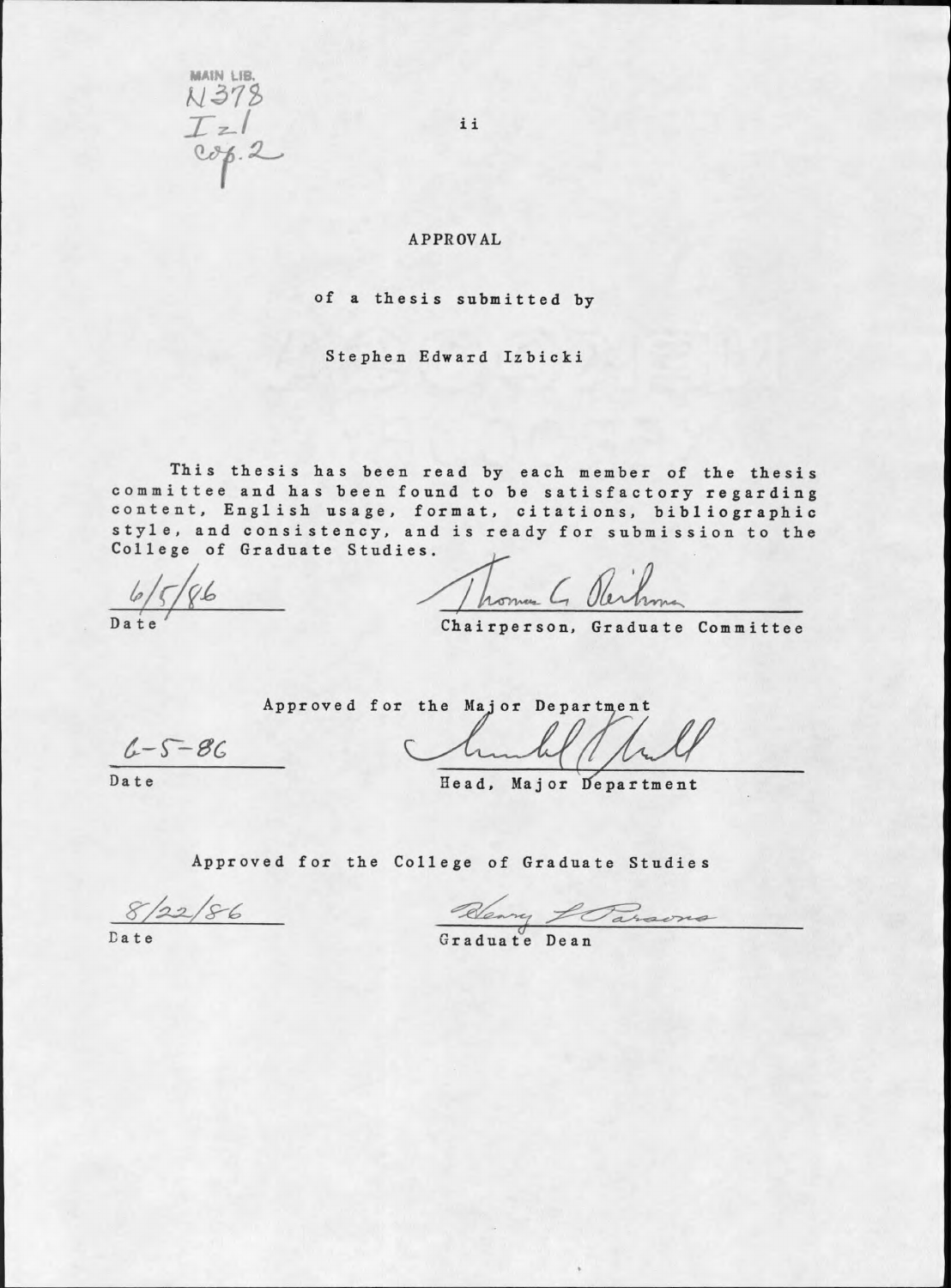# STATEMENT OF PERMISSION TO USE

In presenting this thesis in partial fulfillment of the requirements for a master's degree at Montana State University, I agree that the Library shall make it available to borrowers under rules of the Library. Brief quotations from this thesis are allowable without special permission, provided that accurate acknowledgement of source is made.

Permission for extensive quotation from reproduction of this thesis may be granted by my major professor, or in his absence, by the Director of Libraries when, in the opinion of either, the proposed use of the material is for scholarly purposes. Any copying or use of the material in this thesis for financial gain shall not be allowed without my written permission.

The E. C. protie Signature

 $8 - 9 - 86$ 

iii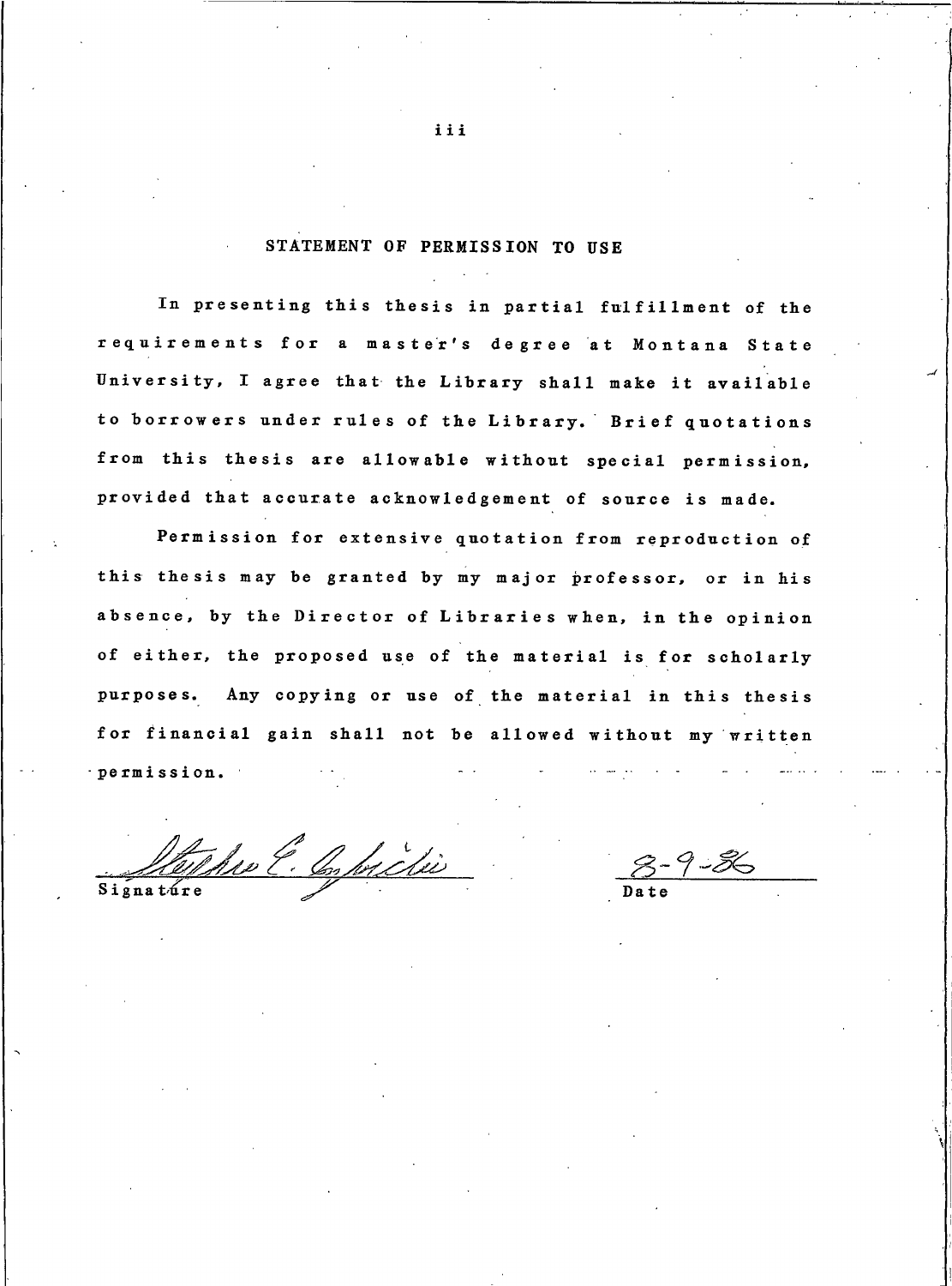# **ACKNOWLEDGEMENT**

The author is indebted to Dr. Thomas Reihman for his guidance throughout this investigation. Special thanks to Dr. Anthony Demetriades for his suggestions and encourage-Thanks also to Dr. William Martindale for his support ment. as a committee member.

This study was funded by the Department of Mechanical Engineering and the Engineering Experiment Station of Montana State University.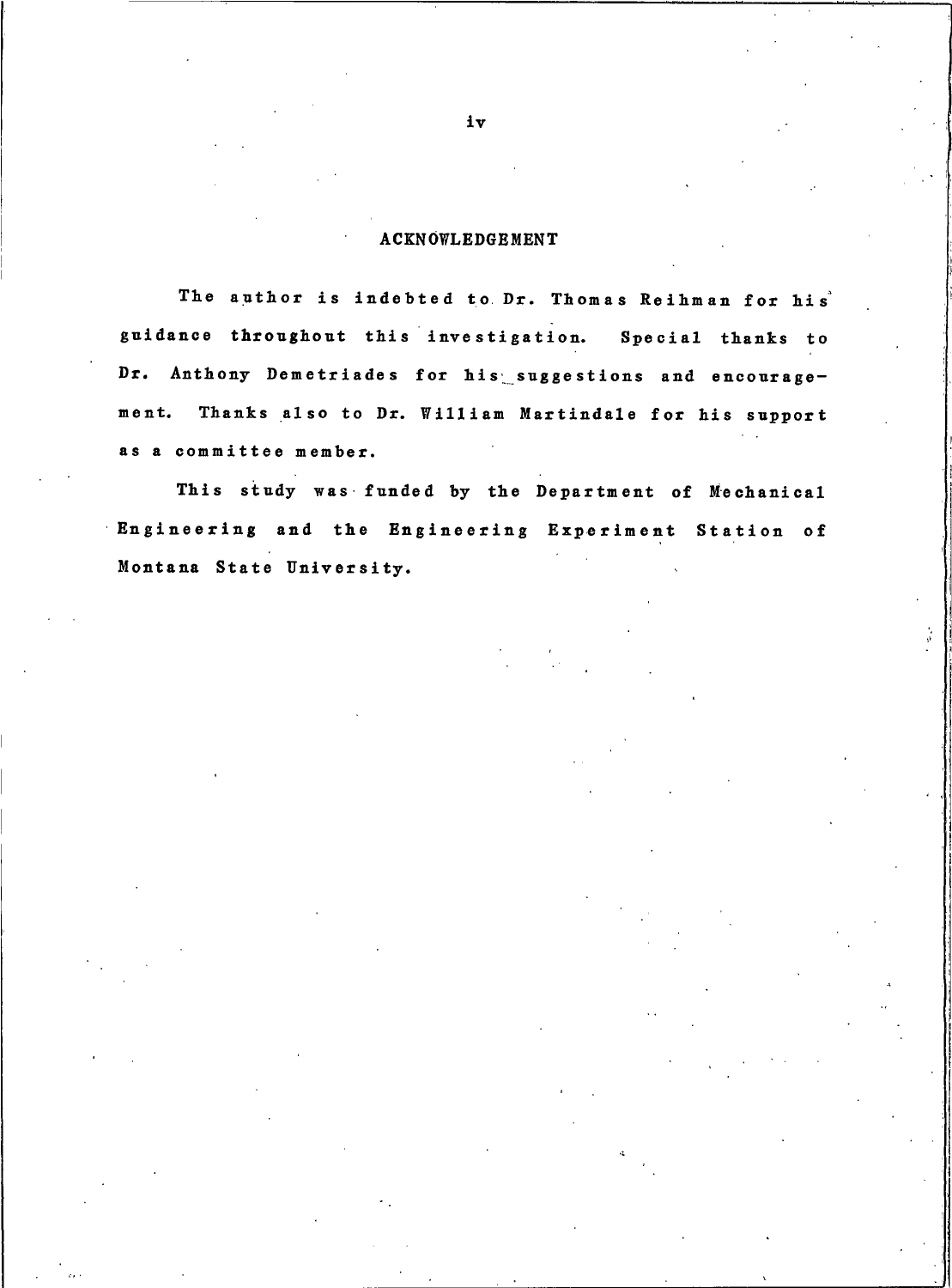## TABLE OF C

|                                                                                                                                                                                                                                                    | Page                |  |
|----------------------------------------------------------------------------------------------------------------------------------------------------------------------------------------------------------------------------------------------------|---------------------|--|
|                                                                                                                                                                                                                                                    |                     |  |
| LIST OF FIGURES                                                                                                                                                                                                                                    |                     |  |
|                                                                                                                                                                                                                                                    |                     |  |
|                                                                                                                                                                                                                                                    |                     |  |
| 1. INTRODUCTION                                                                                                                                                                                                                                    | 1                   |  |
| 2. MONODISPERSE DROPLET STUDY                                                                                                                                                                                                                      | 7                   |  |
|                                                                                                                                                                                                                                                    | $\overline{7}$<br>9 |  |
| Experimental Procedure<br>Results and Discussion                                                                                                                                                                                                   | 13<br>14            |  |
| Uniform Droplets<br>Nonuniform Droplets                                                                                                                                                                                                            | 15<br>18            |  |
| 3. DCHX STUDIES                                                                                                                                                                                                                                    | 23                  |  |
|                                                                                                                                                                                                                                                    | 23<br>23            |  |
| Droplet Characteristics                                                                                                                                                                                                                            | 24                  |  |
| Effectiveness                                                                                                                                                                                                                                      | 26<br>28            |  |
| Counterflow Heat Exchanger                                                                                                                                                                                                                         | 28<br>34            |  |
| Gas and Fluid Delivery<br>Experimental Procedure                                                                                                                                                                                                   | 36                  |  |
| Results and Discussion :<br>Energy and Mass Balances                                                                                                                                                                                               | 38<br>38            |  |
| Primary Studies                                                                                                                                                                                                                                    | $41$ .              |  |
| 4. CONCLUSION<br>$\frac{1}{2}$ . The state of the state of the state of the state of the state of the state of the state of the state of the state of the state of the state of the state of the state of the state of the state of the state of t | 51                  |  |
|                                                                                                                                                                                                                                                    | 54                  |  |
|                                                                                                                                                                                                                                                    | 57                  |  |
| APPENDIX A - DROPLET DATA                                                                                                                                                                                                                          | 58                  |  |
| APPENDIX B - EFFECTIVENESS DATA                                                                                                                                                                                                                    | 59                  |  |
| APPENDIX C - BALANCE DATA REDUCTION CODE                                                                                                                                                                                                           | 60 <sup>-</sup>     |  |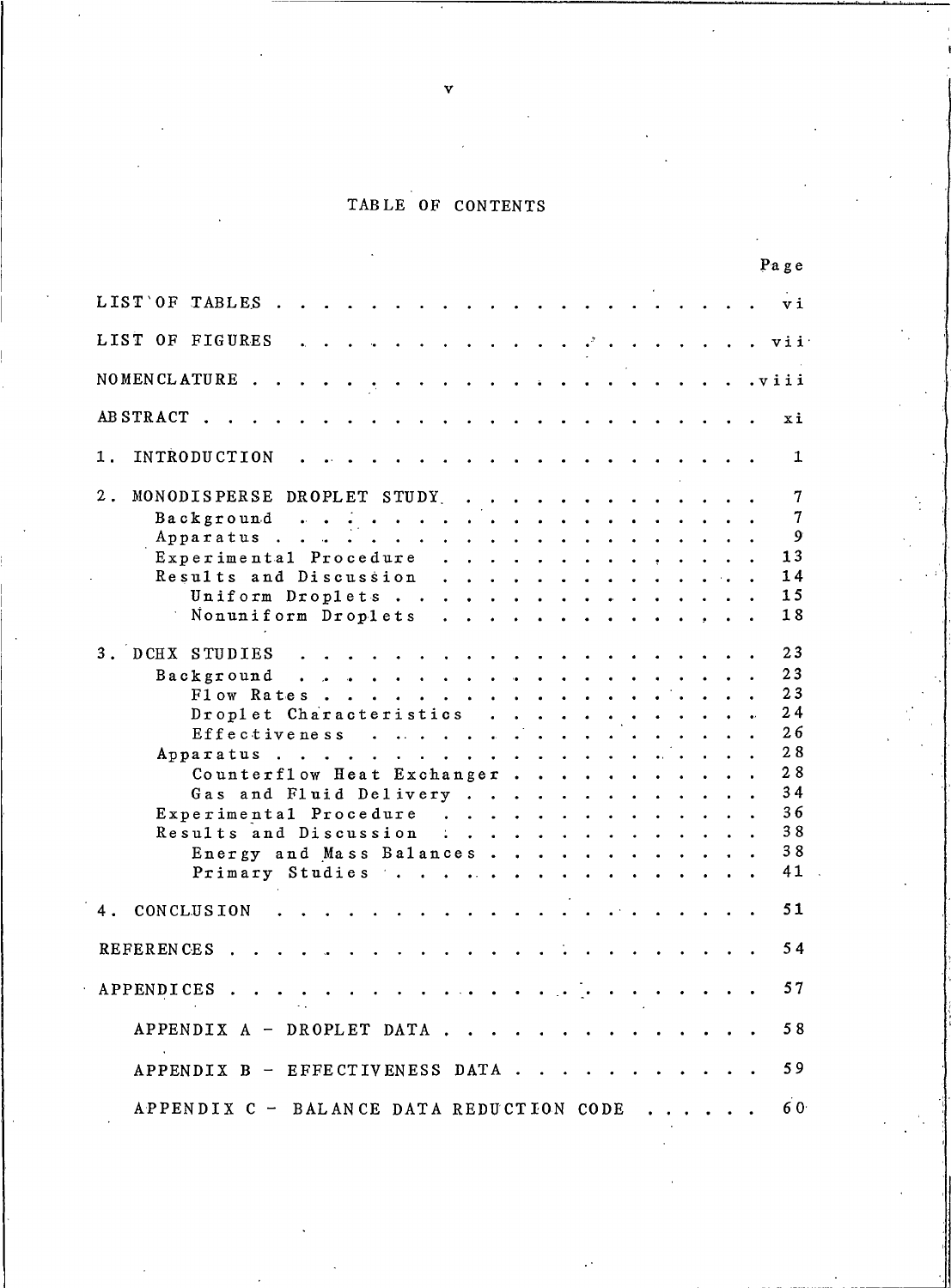#### LIST OF T

| Table |                                                                                          | Page |  |
|-------|------------------------------------------------------------------------------------------|------|--|
| $1$ . | Droplet Diameter Standard Deviation for Vibrating<br>and Non Vibrating Capillary Jets 21 |      |  |
| $2$ . | Single Phase Energy Balance of Predicted vs.<br>Measured DCHX Heat Loss 39               |      |  |
| 3.    | Two Phase DCHX Mass Balance Data 40                                                      |      |  |

 $\mathbf v$  .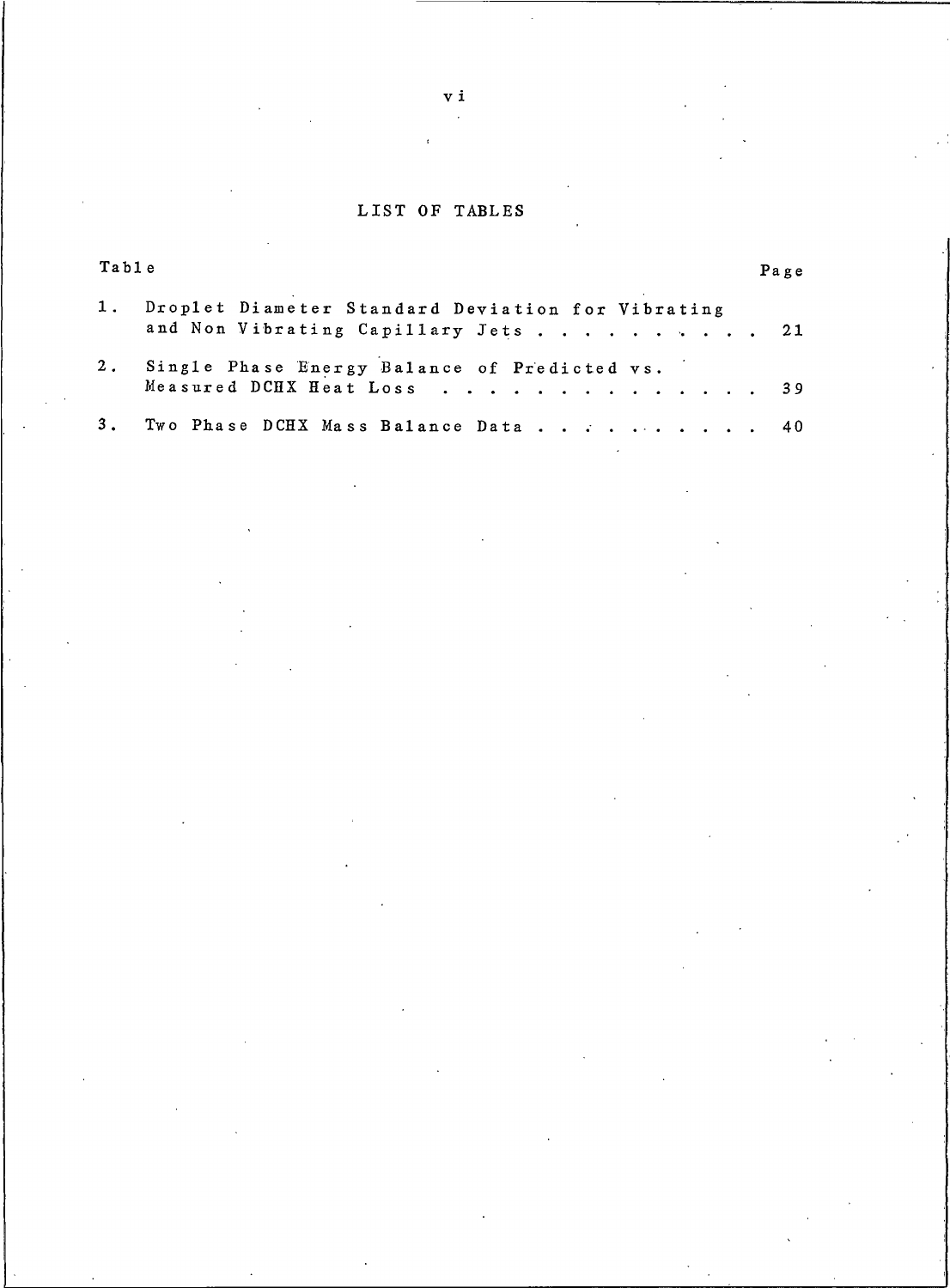# LIST OF FIGURES

| Figure        |                                                                                                       | Page                             |
|---------------|-------------------------------------------------------------------------------------------------------|----------------------------------|
| 1.            | Simplified Sketch of a Falling Droplet DCHX                                                           | 5                                |
| 2.            | Schematic of Droplet Generator Power and Liquid<br>Delivery Subsystems and Photographic Diagnostics   | 10                               |
| $\mathbf 3$ . | Droplet Generating Chamber                                                                            | 12                               |
| 4.            | Droplet Diameter vs. Jet Velocity (Magnification<br>$Ratio-7:1$                                       | 16 <sup>1</sup>                  |
| 5.            | Theoretical and Experimental Droplet Diameter vs.                                                     | $\mathcal{L}^{\text{max}}$<br>17 |
| 6.            | Theoretical and Experimental Droplet Diameter vs.<br>Vibration Frequency                              | 19                               |
| 7.            | Experimentally Determined Droplet Diameter vs.<br>Input Power<br>$\sim$                               | .20                              |
| 8.            | Droplet Size Dispersion for Vibrating and Non<br>Vibrating Capillary Jets (Magnification Ratio-8:1)   | 21                               |
| 9.            | Direct Contact Heat Exchange Facility                                                                 | 29                               |
| 10.           | Liquid and Gas Temperature Thermocouple Probes                                                        | 33                               |
| 11.           | DCHX Sensible Effectiveness vs. Number of Transfer<br>Units<br>$\mathbf{r}$ . The set of $\mathbf{r}$ | 42                               |
| 12.           | DCHX Latent Effectiveness vs. Number of Transfer<br>Units<br>$\ddot{\phantom{a}}$                     | 43                               |
| 13.           | Theoretical and Experimental Sensible<br>Effectiveness for a Counterflow Heat Exchanger               | 46                               |
| 14.           | DCHX Sensible Effectiveness vs. Inlet Liquid Flow<br>Rate.                                            | 48                               |
| 15.           | DCHX Sensible Effectiveness vs. Inlet Gas<br>Temperature                                              | 49                               |

 $v i i$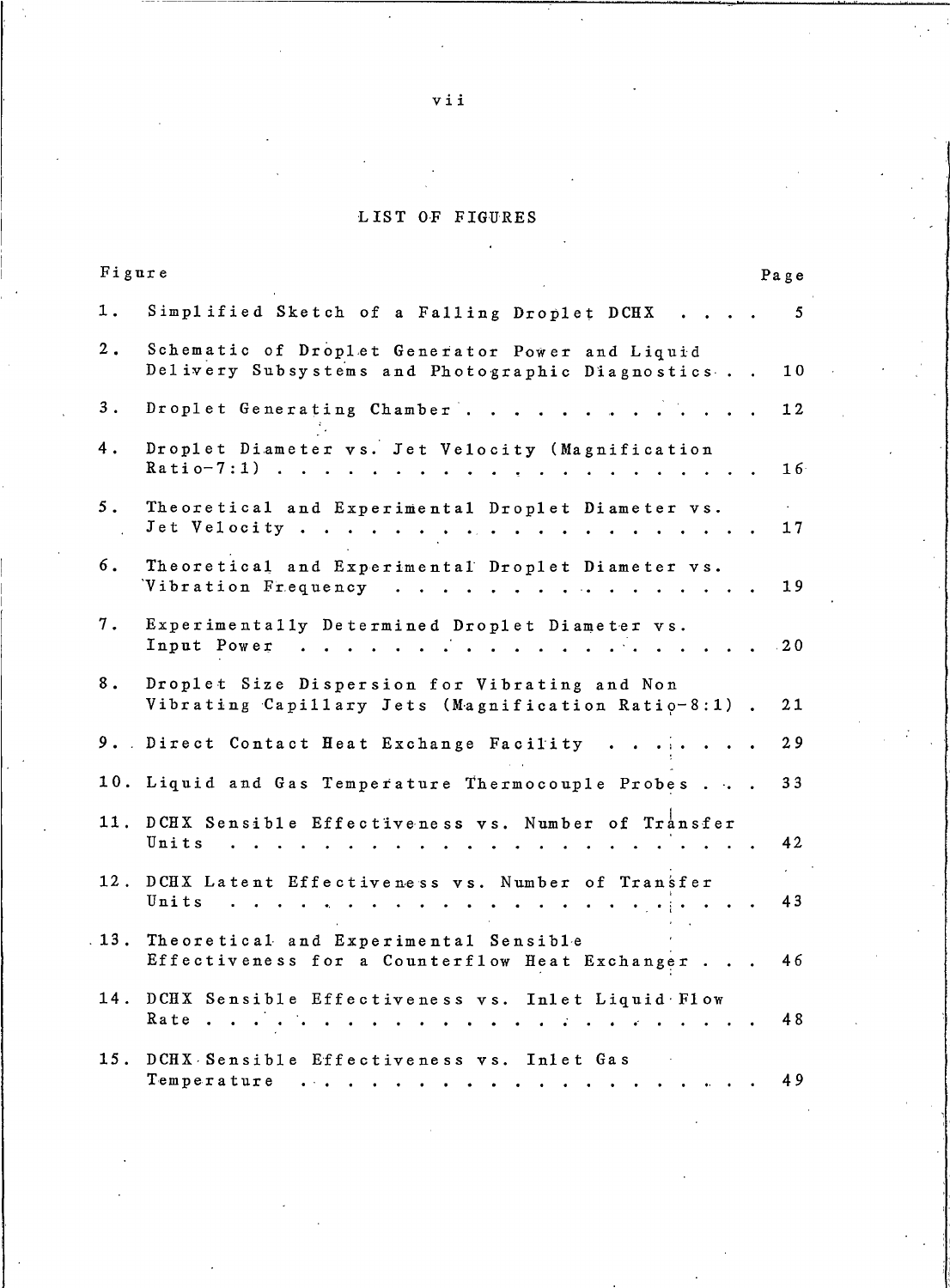# $\texttt{NOMEN}\xspace$  CL  $\texttt{ATU}\xspace\texttt{RE}$

| <u>Symbol</u>                   | <b>Description</b>                                              |
|---------------------------------|-----------------------------------------------------------------|
| $\mathbf{c}_{\mathbf{p}}$       | drag coefficient                                                |
| $\mathbf{c}_{\mathbf{p}}$       | specific heat, $kJ/kg-0K$                                       |
| $\rm c^{}_{\rm R}$              | thermal capacitance ratio                                       |
| $C_d$ , $C_{\infty}$            | droplet, freestream mass concentration, kg/m <sup>3</sup>       |
| $D_{AB}$                        | mass diffusivity, m <sup>2</sup> /s                             |
| $D_d$                           | droplet diameter, mm                                            |
| $\mathbf{d}_i$ , $\mathbf{d}_t$ | jet, tube diameter, mm                                          |
| F                               | vibration frequency, Hz                                         |
| g                               | gravitational acceleration, m/s <sup>2</sup>                    |
| $h_{\text{f g}}$                | latent heat of vaporization, kJ/kg                              |
| $h_c$ , $h_d$                   | thermal, diffusion convective coefficient, W/m <sup>2-0</sup> K |
| k                               | thermal conductivity, W/m-°K                                    |
| L                               | column length, m                                                |
| NTU                             | number of transfer units                                        |
| $M_L$ , $M_{dg}$                | liquid, dry gas molecular weight, kg/kg-mole                    |
| $m, m_d, g$                     | wet, $\frac{dy}{dx}$ gas mass flow rate, $\frac{kg}{s}$         |
| $P_{\rm v}$                     | vapor pressure, kPa                                             |
| q                               | heat transfer rate, W                                           |
| $\mathbf R$                     | thermal resistance, $0 K/W$                                     |
| T<br>y.                         | temperature, <sup>o</sup> K<br>$\Delta$                         |
| $t_c, t_R$                      | droplet contact, residence time, s                              |
| V                               | velocity, cm/s                                                  |

viii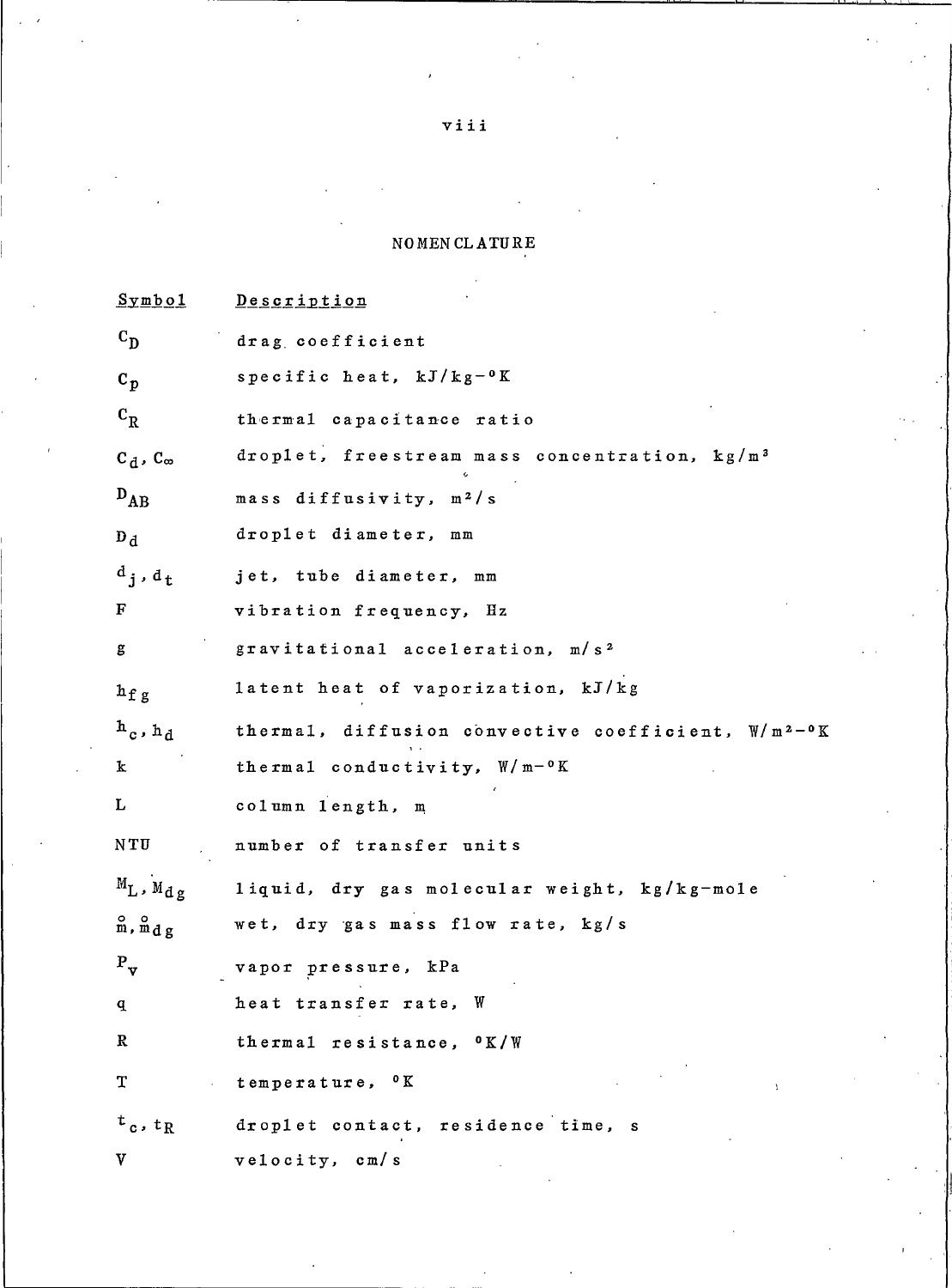# NOMENCLATURE--continued

| Symbol                                 | <u>Description</u>                                |
|----------------------------------------|---------------------------------------------------|
| Greek Letters                          |                                                   |
| δ                                      | surface tension, N/m                              |
| $\varepsilon$ $_{S}$ , $\varepsilon$ L | sensible, latent effectiveness                    |
| λ                                      | wavelength, mm                                    |
| μ                                      | dynamic viscosity, $kg/m-s$                       |
| v                                      | kinematic viscosity, m <sup>2</sup> /s            |
| ρ                                      | mass density, kg/m <sup>3</sup>                   |
| σ                                      | standard deviation                                |
| ω                                      | gas humidity ratio, kgL/kgdg                      |
| Non                                    | Dimensional Parameters                            |
| Вi                                     | Biot number, $h_cL_c/k_d$                         |
| Le                                     | Lewis number, $k_g / ( \rho C_p ) g D_{AB}$       |
| Νu                                     | Nusselt number, h <sub>c</sub> L <sub>c</sub> /kg |
| Pr                                     | Prandtl number, $C_{p\mu}/k_{g}$                  |
| $R_{e}$                                | Reynolds number, $VL_c/v$                         |
| S c                                    | Schmidt number, $\mu / \rho D_{AB}$               |
| S <sub>h</sub>                         | Sherwood number, $h_dL_c/D_{AB}$                  |
| Subscripts                             |                                                   |
| ı                                      | DCHX inlet                                        |
| $\boldsymbol{2}$                       | DCHX outlet                                       |
| d                                      | droplet                                           |
| d g                                    | dry gas                                           |
| g                                      | gas                                               |
| in                                     | test section inlet                                |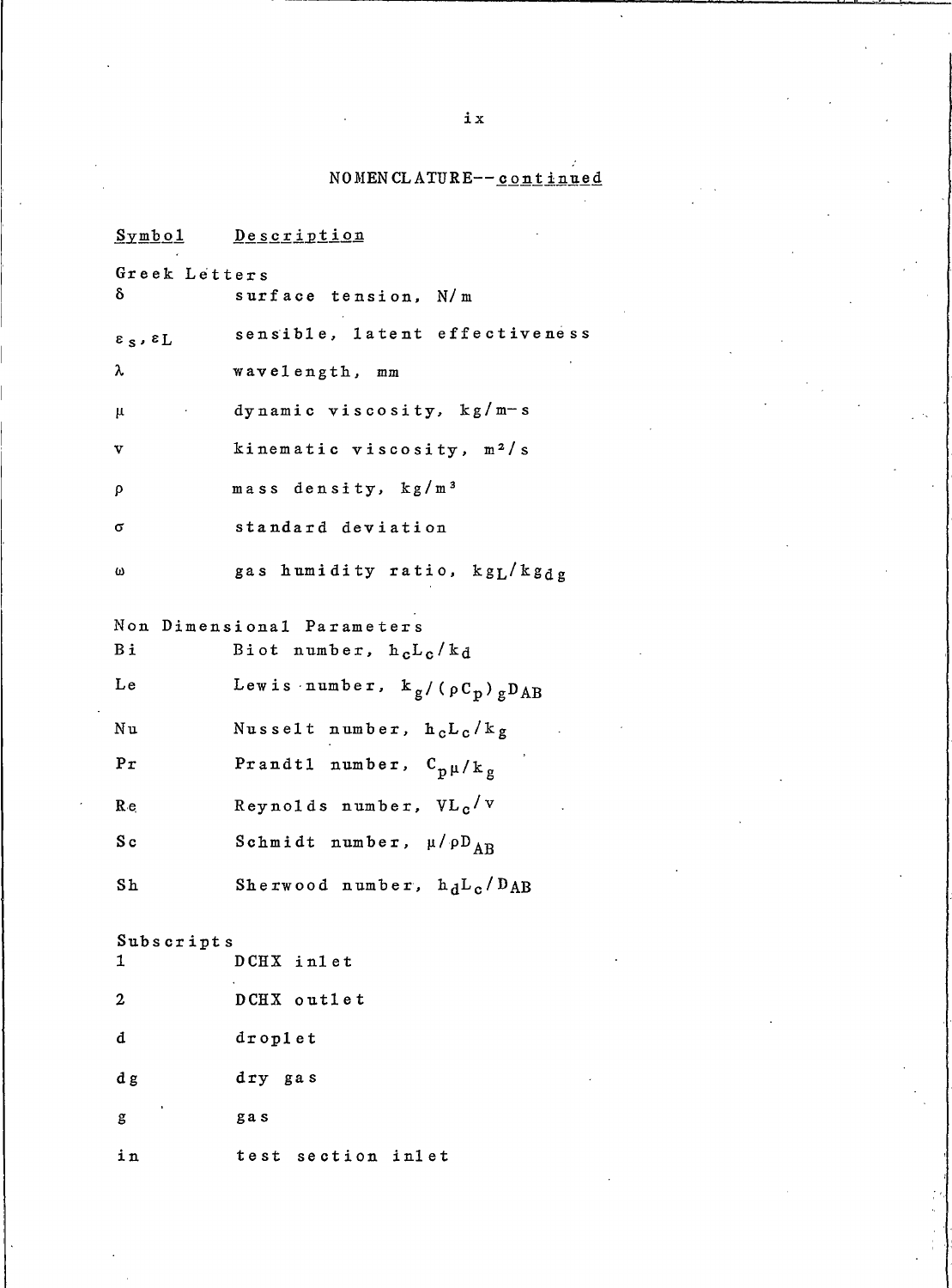NOMENCLATURE--Continued

|                     | Symbol Description    |
|---------------------|-----------------------|
| j                   | jet                   |
| L                   | 1iquid                |
| 1 <sub>m</sub>      | log mean              |
| $\mathbf m$         | measured              |
| min                 | minimum               |
| n c                 | natural convection    |
| $o$ pt              | optimum               |
| out                 | test section exit     |
| $\mathbf{p}$        | predicted             |
| $\pmb{\mathcal{I}}$ | radiative             |
| S                   | inner surface         |
| T                   | terminal              |
| tot                 | total                 |
| $\infty$            | freestream conditions |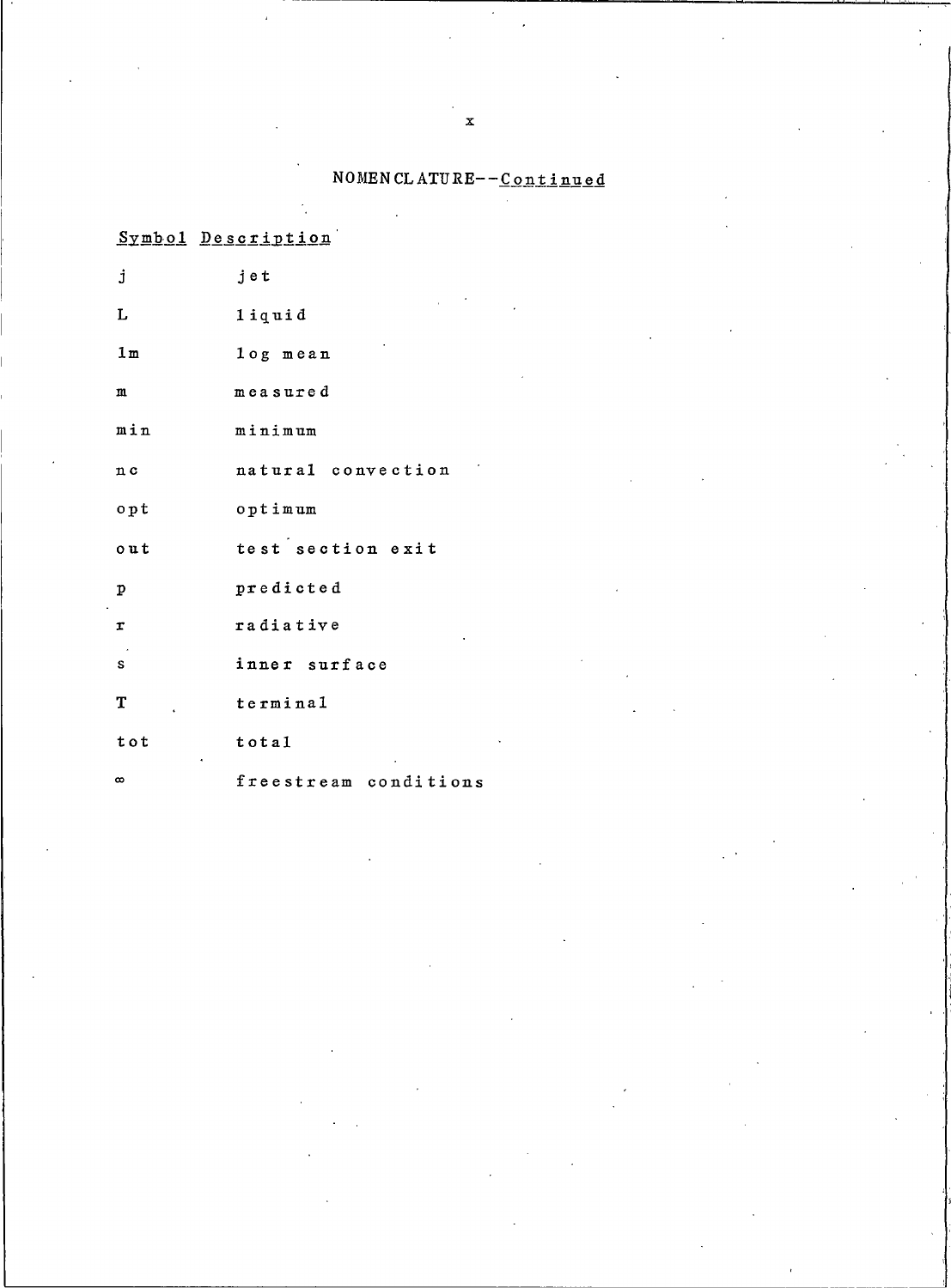#### **ABSTRACT**

Heat recovery in one configuration of a direct contact counterflow, falling droplet heat exchanger (DCHX), from natural gas combustion products was evaluated in terms of sensible and latent effectiveness. Effectiveness was found for uniform and nonuniform water droplet streams, and high and low inlet gas humidity ratios over a range of droplet flow rates and inlet gas temperatures. A droplet generator was built and tested to characterize droplet uniformity under various operating conditions. Uniform droplets were produced by vibrating the droplet generator at a fixed frequency and amplitude. Results agree well with those predicted by Rayleigh's theory on the instability of liquid A stream of nonuniform drops, having standard deviajets. tions two to four times higher than the uniform stream, was produced when the generator was not vibrated. Preliminary heat exchange studies show single phase energy and two phase mass balances within about 6%, indicating reasonable accuracy of temperature and flow measuring apparatus.  $DCHX$ effectiveness, defined in sensible heat recovery terms, is shown to be further from its thermodynamic limit than that of a standard (no direct contact) counterflow heat exchanger in the same range of NTU values. A modified effectiveness is defined which includes the latent heat availability of the inlet gas stream. Modified effectiveness values were about 50% of their sensible counterparts indicating that latent heat recovery could be significantly improved.

xi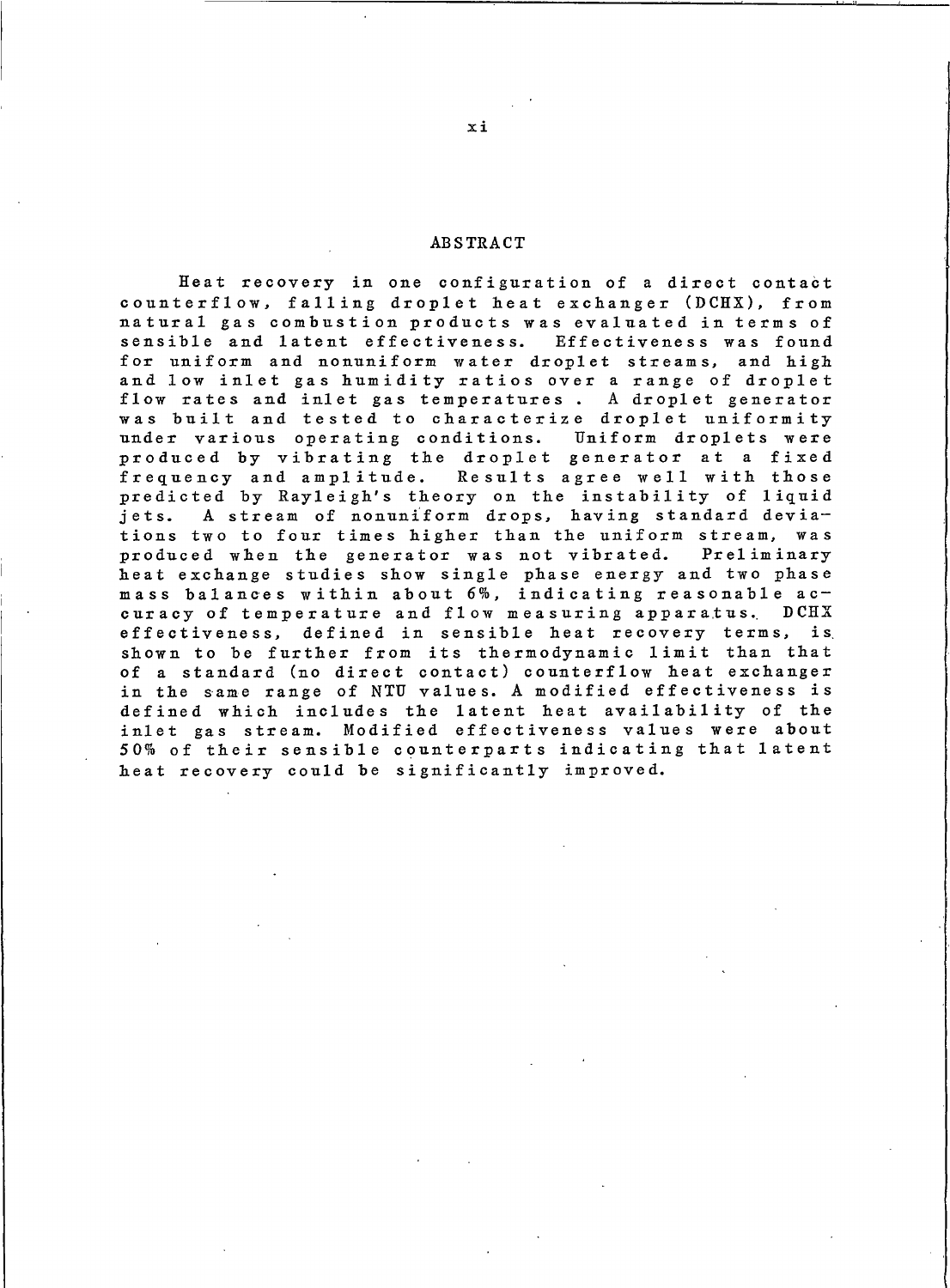## CHAPTER I

#### INTRODUCTION

Substantial amounts of low temperature energy, with the potential to reduce fuel consumption, are being lost through combustion gas exhaust streams. Examples of such situations are industrial boilers, gas turbine exhausts, domestic hot water heaters and wood stoves. As fuel costs escalate and its availability decreases, the need for technology to recover this wasted energy will become increasingly more important. Existing recovery methods consider minimum flue gas exit temperatures to be 400-420°K. This temperature is usually limited by the need to avoid forming acidic condensate in the heat exchanger. [1,2]

Direct contact heat exchangers (DCHX) afford several advantages over conventional types. For conventional heat exchangers, the intermediate heat exchange surfaces increase thermal resistance thereby decreasing system efficiency. In addition, these surfaces are prone to corrosion and scaling which further increases thermal resistance and requires maintenance. Since the DCHX has no such surface these problems do not exist. It is estimated that heat transfer coefficients ten times higher are possible using a DCHX in favor of conventional types. [3]

This geometry is also known to be effective in removing

 $\mathbf{1}$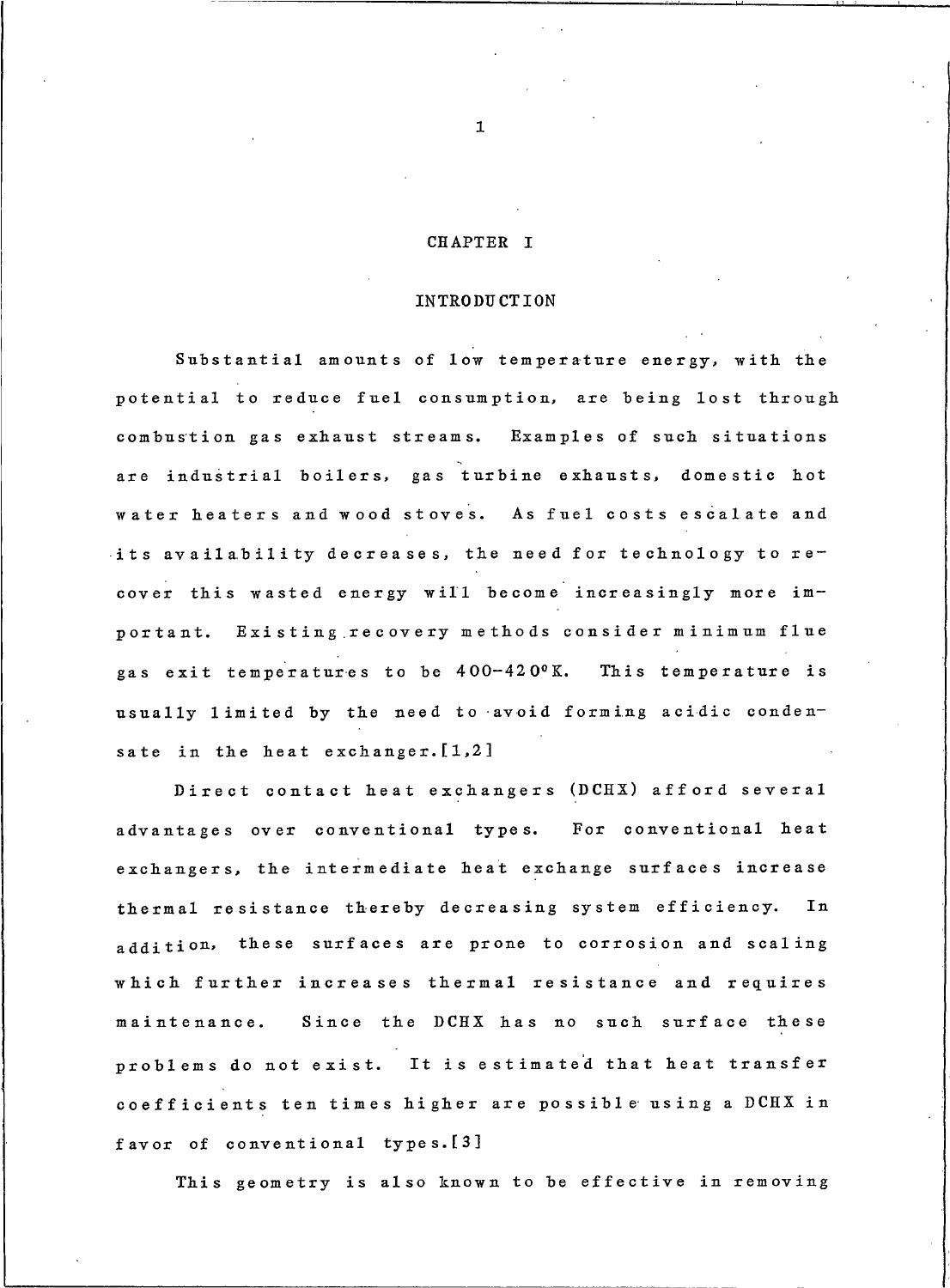particulate and certain water soluble gases from combustion product emissions. Fine particle collection, whose efficiency is strongly influenced by droplet Reynolds number, can be achieved with drop diameters up to .5mm falling at their terminal velocity [4]. Water soluble pollutant gases such as  $SO_2$ ,  $NO_2$  and  $H_2S$  can be removed by absorption. Th e driving force for this mechanism is the difference between the partial pressure of the soluble gas (pollutant) in the gas mixture and the vapor pressure of the solute gas (pollutant) in the liquid. [5] This difference is favorable for  $SO_2$  absorbtion and moderately favorable for  $NO_2$  and  $H_2S$ . It is assumed that in a commercially useable unit, the DCHX will be a closed system with a secondary heat exchanger. This configuration will require a filter or other purification device in the DCHX loop to remove acid and particulate buildup from the working fluid.

Although direct contact heat exchange has long been used in industry, specific data pertaining to performance is limited. Fair [6] reviews works on analysis and design of industrial DCHX's. He presents heat transfer correlations for spray column heat exchangers using hollow and solid cone spray nozzles. Drop sizes delivered from these nozzles typically vary over a wide range since they are designed to provide uniform application, not uniform drop size. Sideman and Moalem-Maron [7] examined over one hundred works published from 1922 to 1979 on condensation heat exchangers. Of the seven publications cited for dealing with droplet

 $\overline{2}$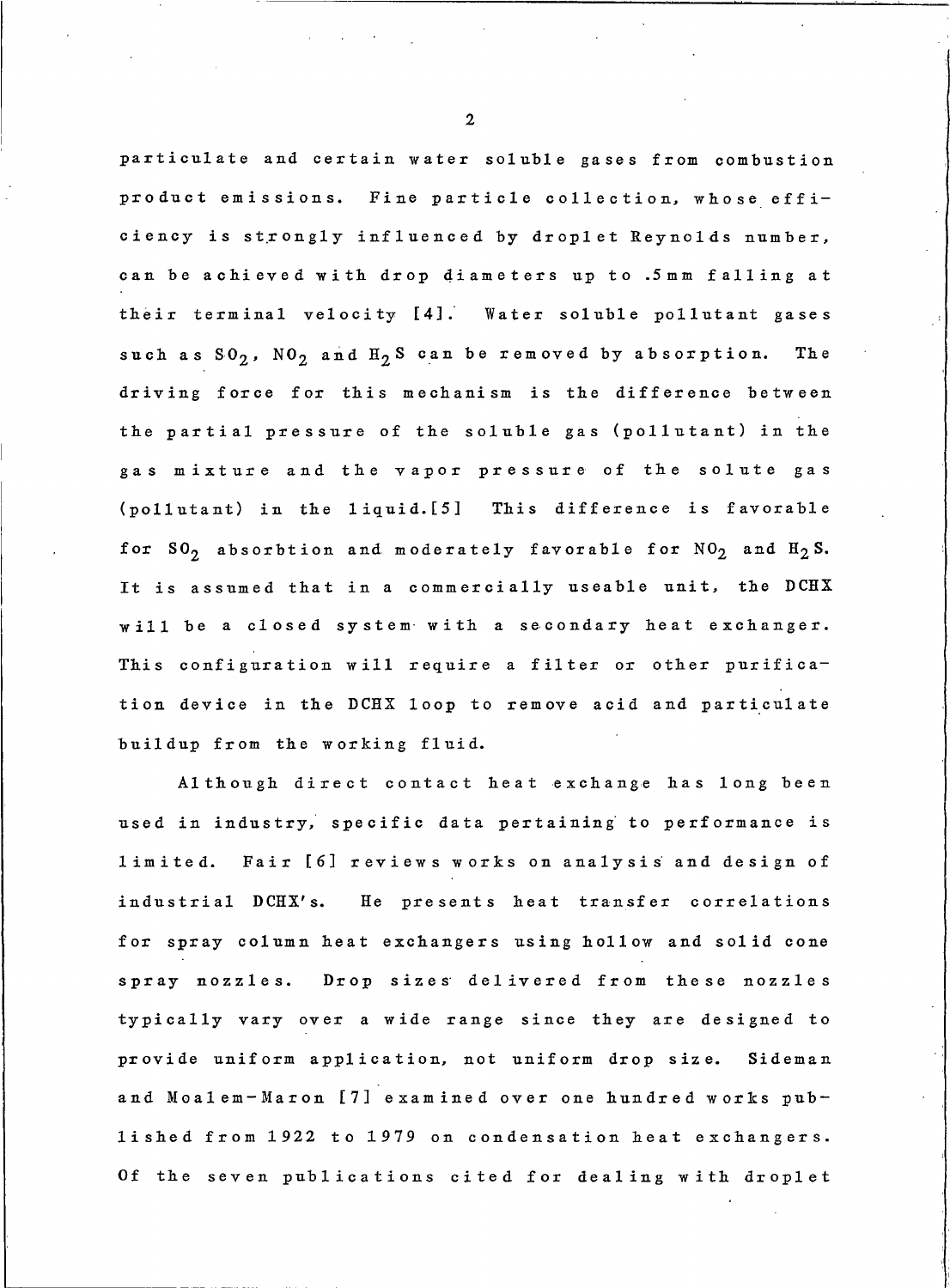formity. Goren and Wilke [8] used uniformly sized Aroclor drops on which to condense steam. More recently, Sekins and Thayer [9] report heat exchanger effectiveness of around 48% for 1mm monodisperse silicon oil drops in airflow. They comment that natural breakup (no imposed oscillations) results in a wide range of small and large drops [10]. None of the above studies however, show how drop size variation influences DCHX effectiveness. Mussulman and Warrington [11] have written a computer model which shows, for a mean droplet size of 2.1mm, that reducing the size distribution from 50% to 5% increased the effectiveness of an air cooling tower by 100%.

The aim of the present study is to determine the influence changes in droplet monodispersity have on DCHX effectiveness over a range of operating conditions. It is proposed that a monodisperse droplet stream maximizes heat transfer for this configuration. Heat exchange is enhanced by the large number of small drops, increasing heat transfer surface area for a given water flow rate. For a fixed DCHX column diameter, the optimum gas flow rate is determined by the terminal velocity of the smallest drop. If this were not the case, the smallest drops would be carried out of the DCHX column by the gas stream, leading to makeup water requirements. Minimum column length is a function of droplet residence time. Large drops have comparatively low surface area to volume ratios, high Biot numbers and high terminal velocities. As a result, large drops have higher

 $\mathbf{3}$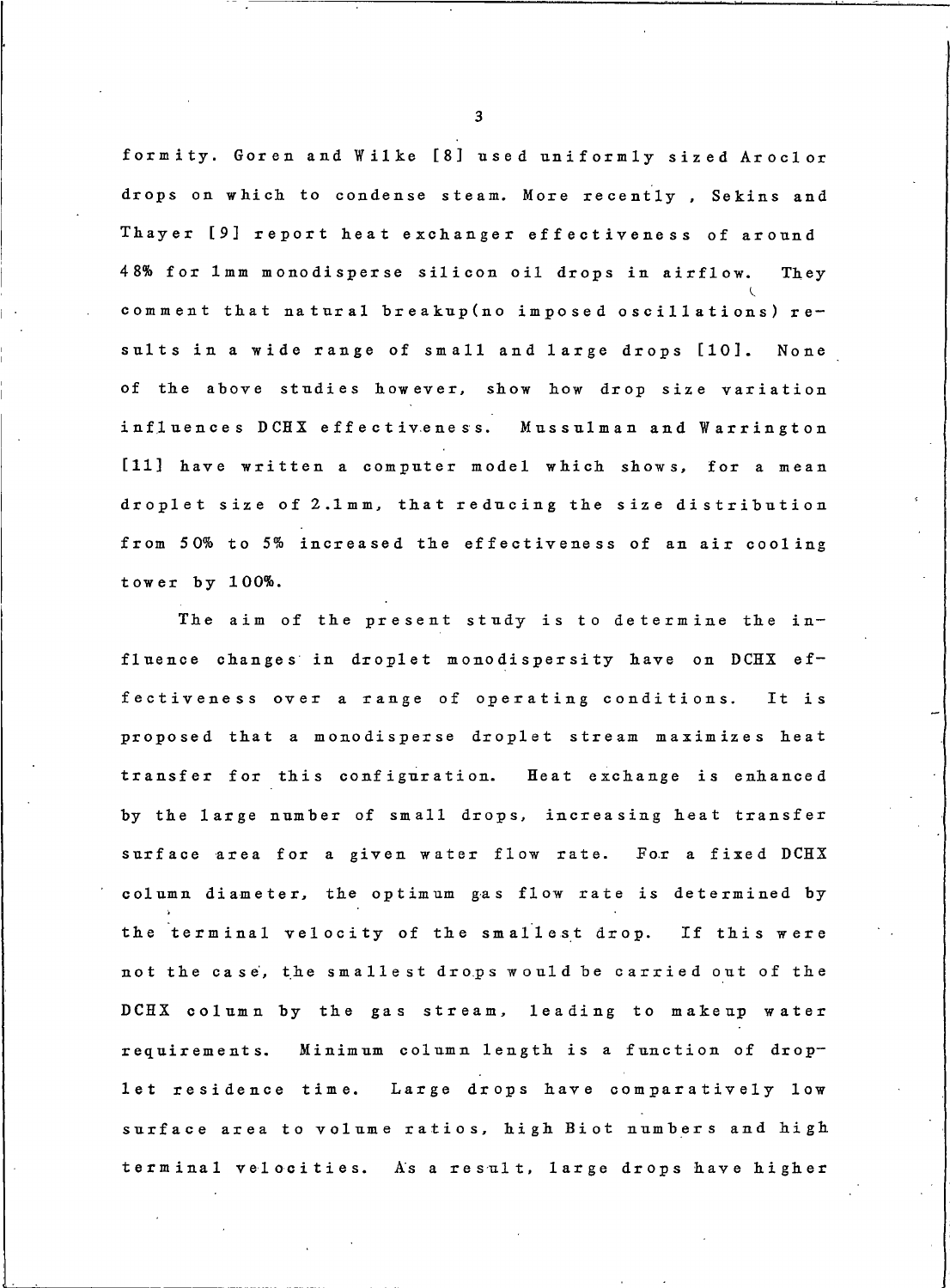terminal velocities. As a result, large drops have higher residence times, lower contact times and lower overall heat transfer rates than smaller drops. Consequently narrowing the drop size dispersion should improve effectiveness.

The present study was carried out in two parts. First a monodisperse droplet generator was tested to characterize the size dispersion of droplets produced under various operating conditions. Next the effectiveness of a vertical tube heat exchanger, utilizing the droplet generator, was eval-In this configuration, a monodisperse stream of uated. falling water droplets extracts energy from a counterflow of natural gas combustion products (see figure 1). As mentioned previously, a commercially useable unit will most likely be a closed system. However for simplicity's sake, the present DCHX system is an open one. It is shown that a nearly monodisperse droplet stream (o=5%) can be produced by mechanically disturbing, at a specified frequency, a plate to which a group of equally spaced capillary tubes, producing jets, are attached. Conversely, a randomly sized droplet stream (o=10-20%) will result if this disturbance is removed. Heat exchanger effectiveness was determined for the DCHX over a range of operating conditions, for uniform and nonuniform droplets, and for air and natural gas combustion products.

In light of the above discussion, it seemed logical to organize this paper in a similar manner. Therefore the remaining discussion is comprised of three parts. Chapter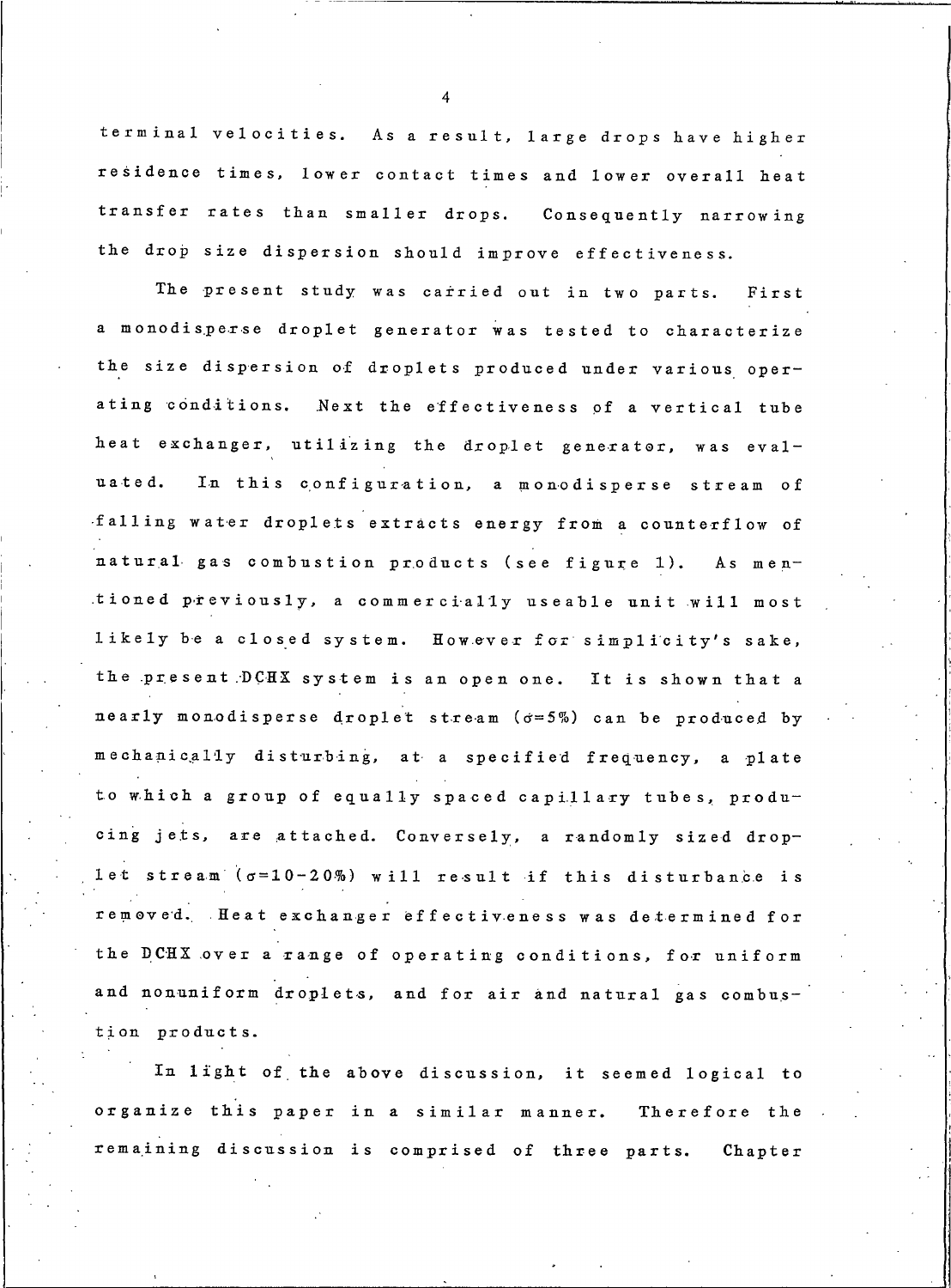

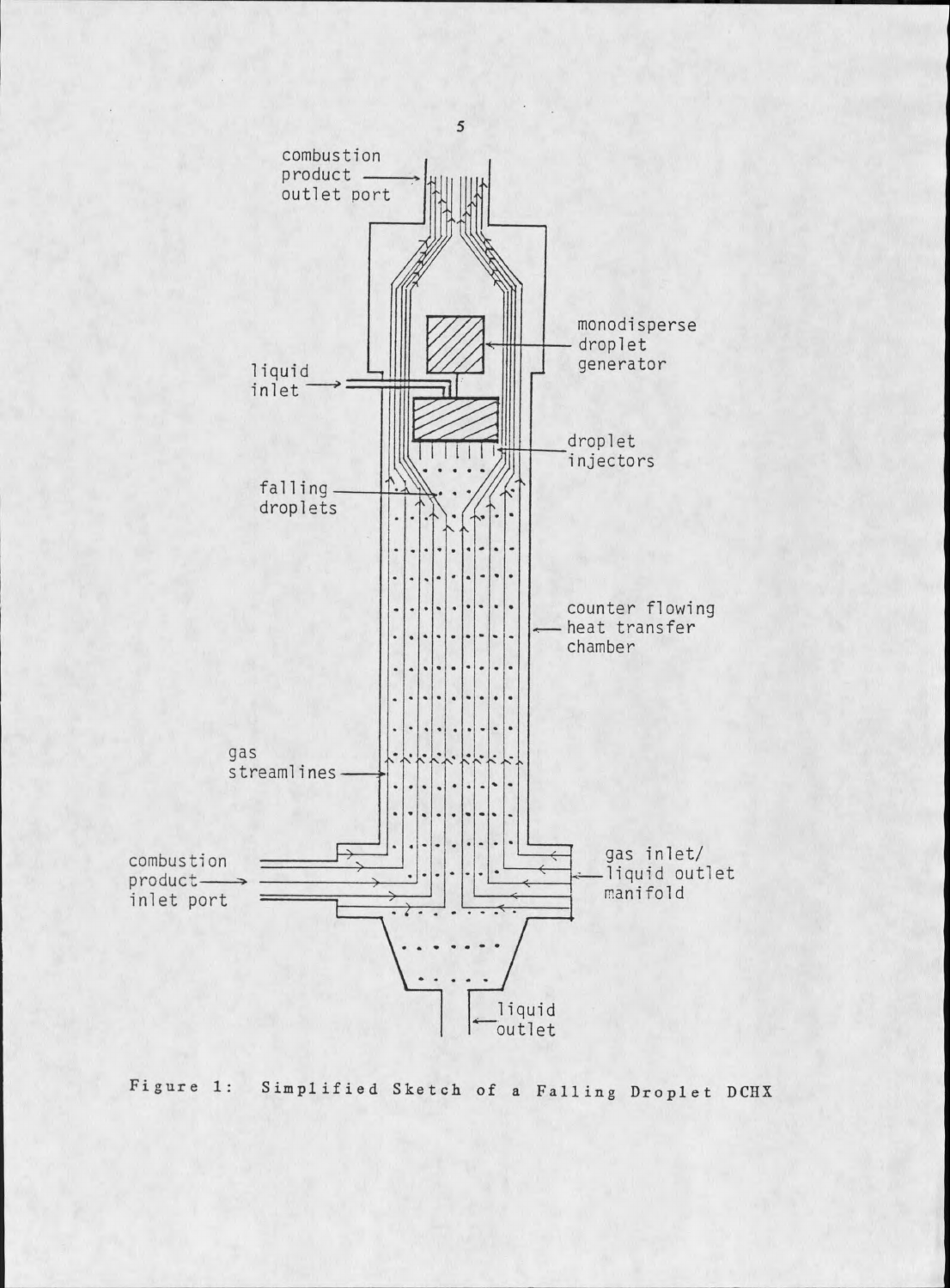II describes techniques used in producing and measuring a monodisperse droplet stream. This includes a report of current uniform droplet production theory and the results of droplet characterization studies. In Chapter III, results from the first study are used as the basis for variations in drop size dispersion in the DCHX performance experiments. DCHX experimental apparatus and procedure are reviewed in Chapter III, along with development of the theoretical background and a discussion of pertinent results. The conclusions section, Chapter IV, is concerned with results from both the monodisperse droplet and DCHX performance studies.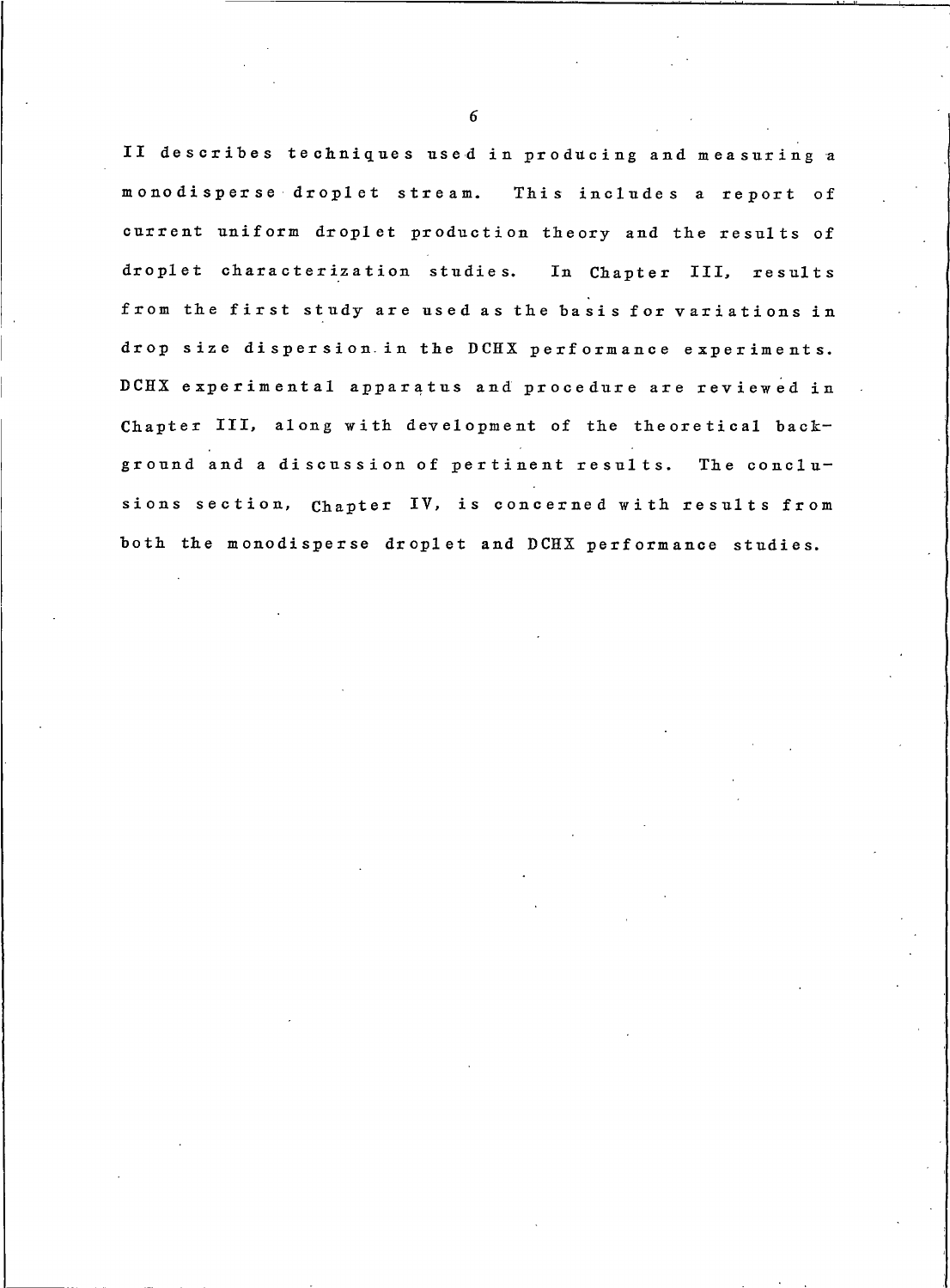## CHAPTER II

### MONODISPERSE DROPLET STUDY

### **Background**

It is of critical importance in the current investigation to show that a water droplet stream of nearly uniform size and spacing is produced by axially vibrating a capillary jet. This phenomenon is well documented in the literature. Devices used to produce such a stream in this manner are based on Rayleigh's analysis on the instability of capillary jets [12] for an inviscid liquid. Rayleigh showed that the frequency of vibration which leads most rapidly to the disintegration of a liquid column is given by:

$$
F_{\text{opt}} = V_{\text{i}} / 4.508 d_{\text{j}}
$$
 (2.01)

Rajagopalon and Tien [13] have shown that uniformly sized drops are produced over a frequency range in which column wavelength  $\lambda$ , varies between 3.5d<sub>j</sub> and  $6.5d_j$ . The se limits correspond closely to those found experimentally  $(3.5d_i<\lambda<7d_i)$  by Schneider and Hendricks [14]. Rayleigh's linearized theory predicts that the lower limit should be  $\lambda_{m i n} = (\pi) d_i$  [9].

Linblad and Schneider [15] report that, in order to overcome viscous forces, capillary jets must have a minimum velocity to be established. This minimum is a function of liquid density, surface tension, and jet diameter. It is

 $\overline{7}$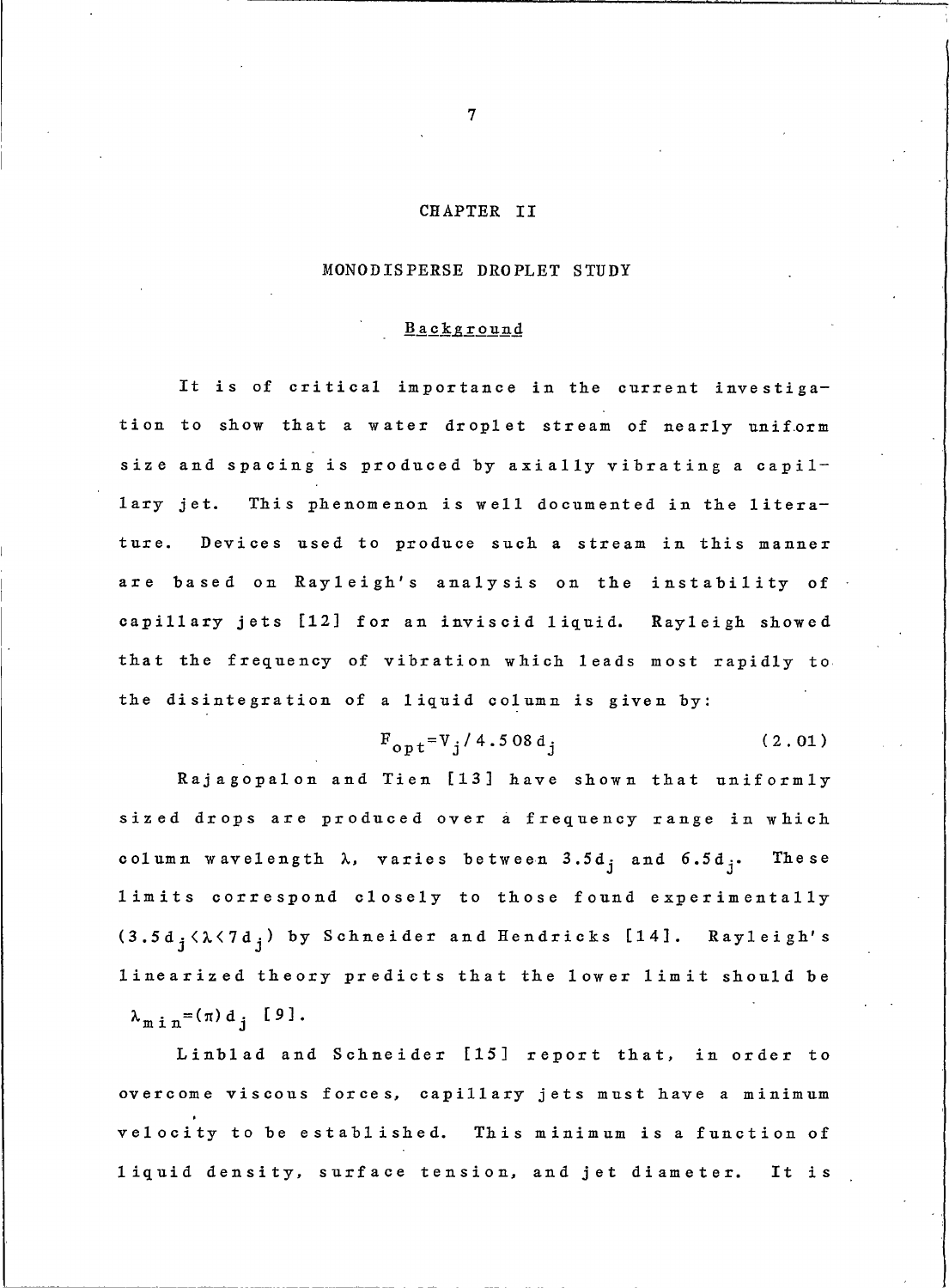given by:

$$
(\mathbf{V}_{j, \text{min}})^2 = 8\delta / \rho_{\text{d}} d_j \tag{2.02}
$$

However Dabora [16] has found actual minimum velocities up to 35% lower than equation (2.02) predicts.

By conservation of mass, the volume of one drop equals the volume of a water column one wavelength long, from which the ratio of drop to jet diameter is found as:

$$
D_{d}/d_{i} = 1.145 (V_{i}/Fd_{i})^{1/3}
$$
 (2.03)

Results by Rajagopalon and Tien [13] showed agreement to within 3% of equation (2.03), indicating good drop uniformity with little waste due to satellite formation.

Several authors indicate that vena contracta effects at the tube exit cause jet diameters to be somewhat less than tube diameters [15,17]. Harmon [18] assumes a laminar jet velocity distribution, and by conservation of momentum determines that  $d_i = .866d_t$ . A study by Goren and Wronski [19] indicates that, for a parabolic velocity profile, jet diameter actually increases at low Reynolds numbers (Re<sub>i</sub><17). At higher Reynolds numbers (17<Re<sub>i</sub> <100) this diameter decreases monotonically to a value slightly higher than that which Harmon predicts  $(d_i/d_t=.885)$ . Their analysis does not however, include viscous dissipation effects. They suggest that at sufficiently high jet velocities, viscous effects cause a flatter profile, and drive the ratio  $d_j/d_t$  toward unity. Schneider and Hendricks [14] and Dabora [16] have assumed this ratio to be unity in their investigations.

Mathematical formulations describing the production of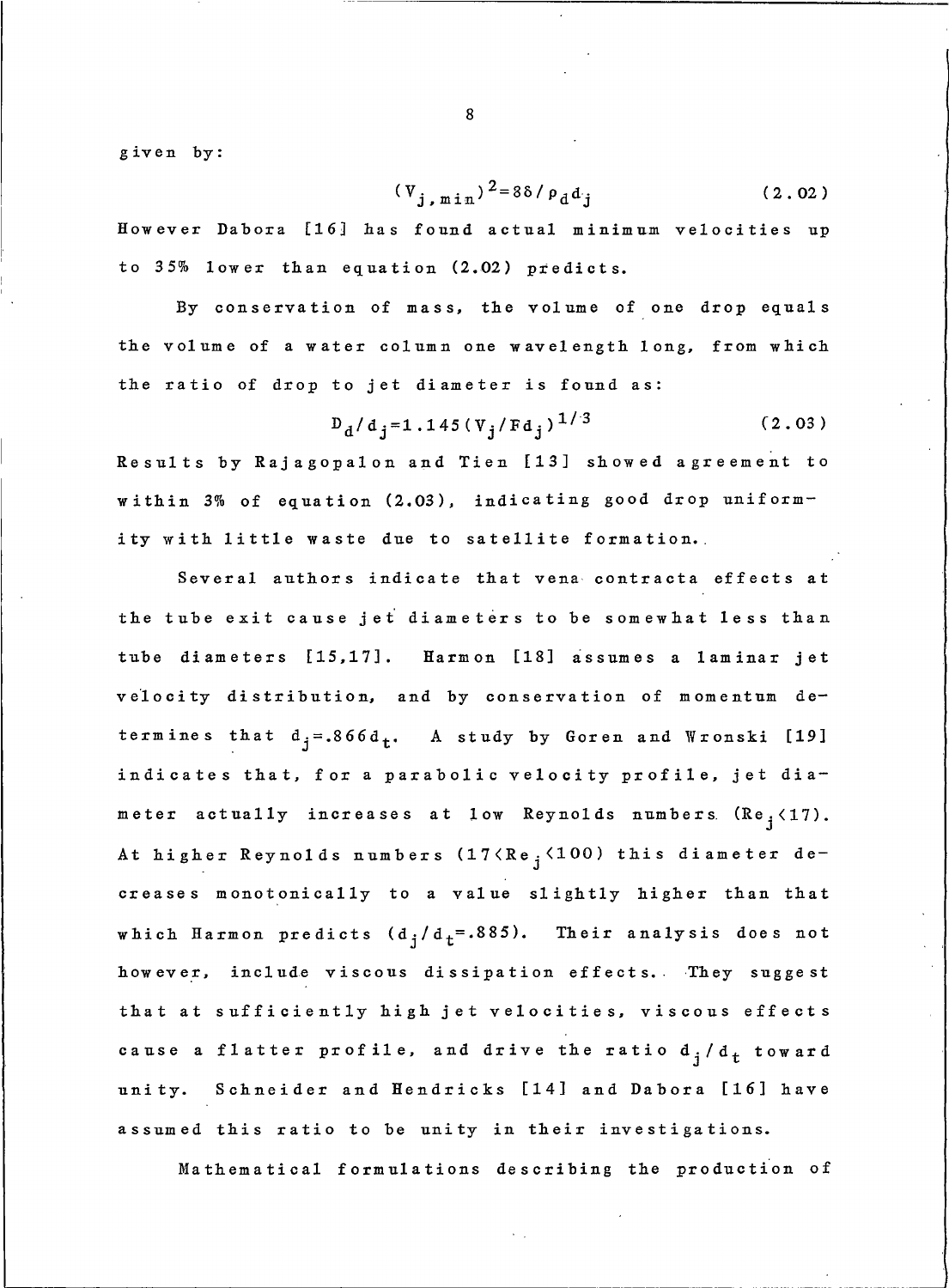nonuniformly sized drops are sparse. Levich [20] derives an expression showing drop size, without imposed oscillations, to be of the order  $D_d \sim D_d$ , opt.  $D_d$ , opt refers to droplets produced at the vibration frequency for maximum jet instability predicted in Rayleigh's analysis. Most of the previously cited works confirm that nonuniform droplets are produced in the absence of oscillations. They do not however, attempt to characterize the degree of nonuniformity.

### **Apparatus**

The first step in conducting this investigation was to develop a droplet generator along with instrumentation to characterize droplet formation (see Figure 2 for schematic). Liquid at constant temperature, pressure and flow rate is delivered to the generator chamber in the following manner. Water from an isothermal source is supplied to the constant head reservoir (Figure 2) at a flow rate slightly higher than that passing through the generator chamber. Excess water is drained through the overflow outlet, providing a source of water to the capillary jets having a constant head and the proper flow rate. Jet velocities were varied by adjusting the reservoir elevation. The water source is then filtered and its temperature, flow rate and pressure are monitored immediately prior to entering the generator chamber. An oscillator-amplifier combination supplies a signal of set frequency and amplitude to the chamber by means of an MB Electronics PM500 Vibramate Excitor. Diagnostics to

 $\boldsymbol{9}$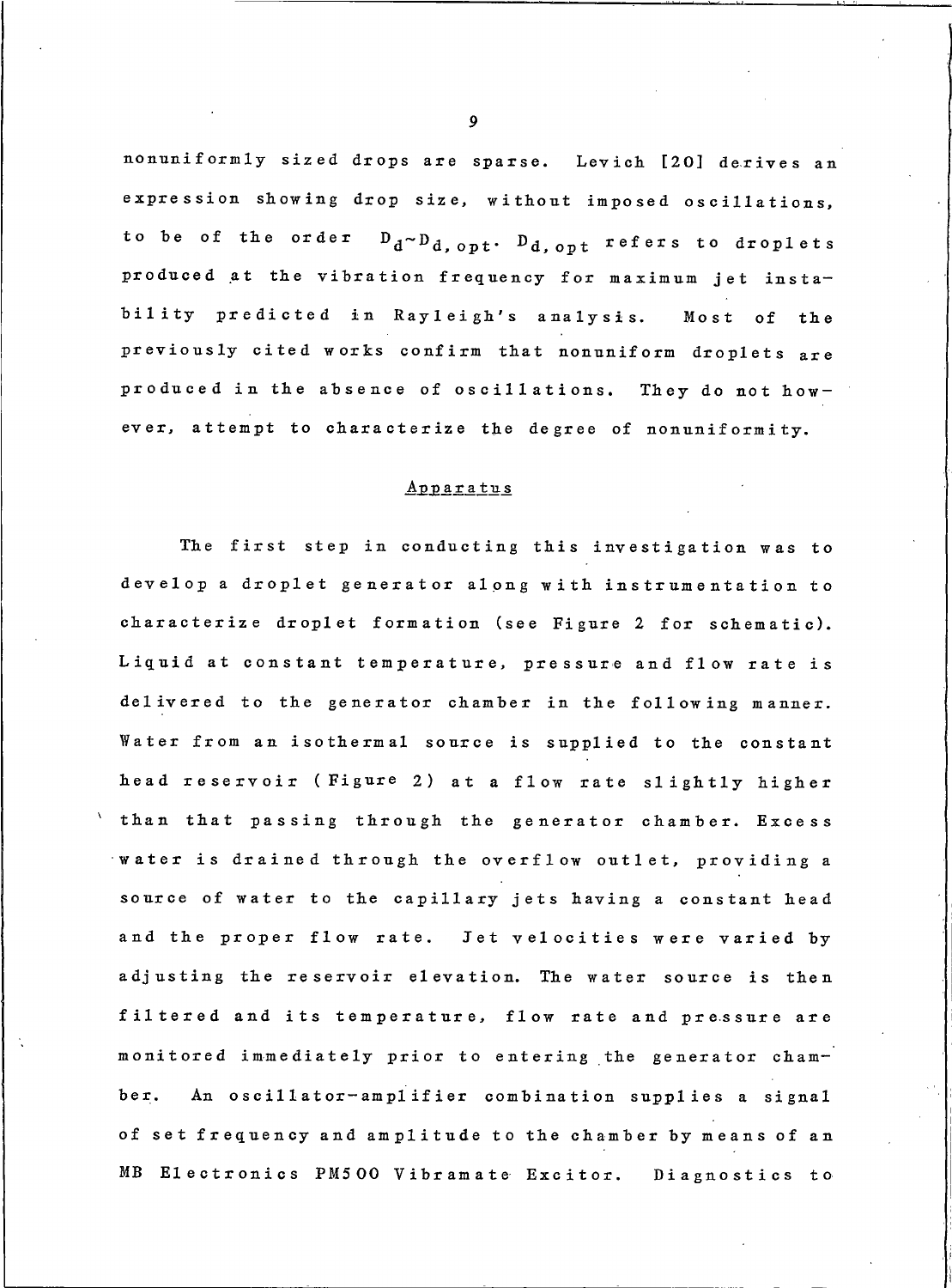

Schematic of Droplet Generator Power and Liquid Figure 2: Delivery Subsystems and Photographic Diagnostics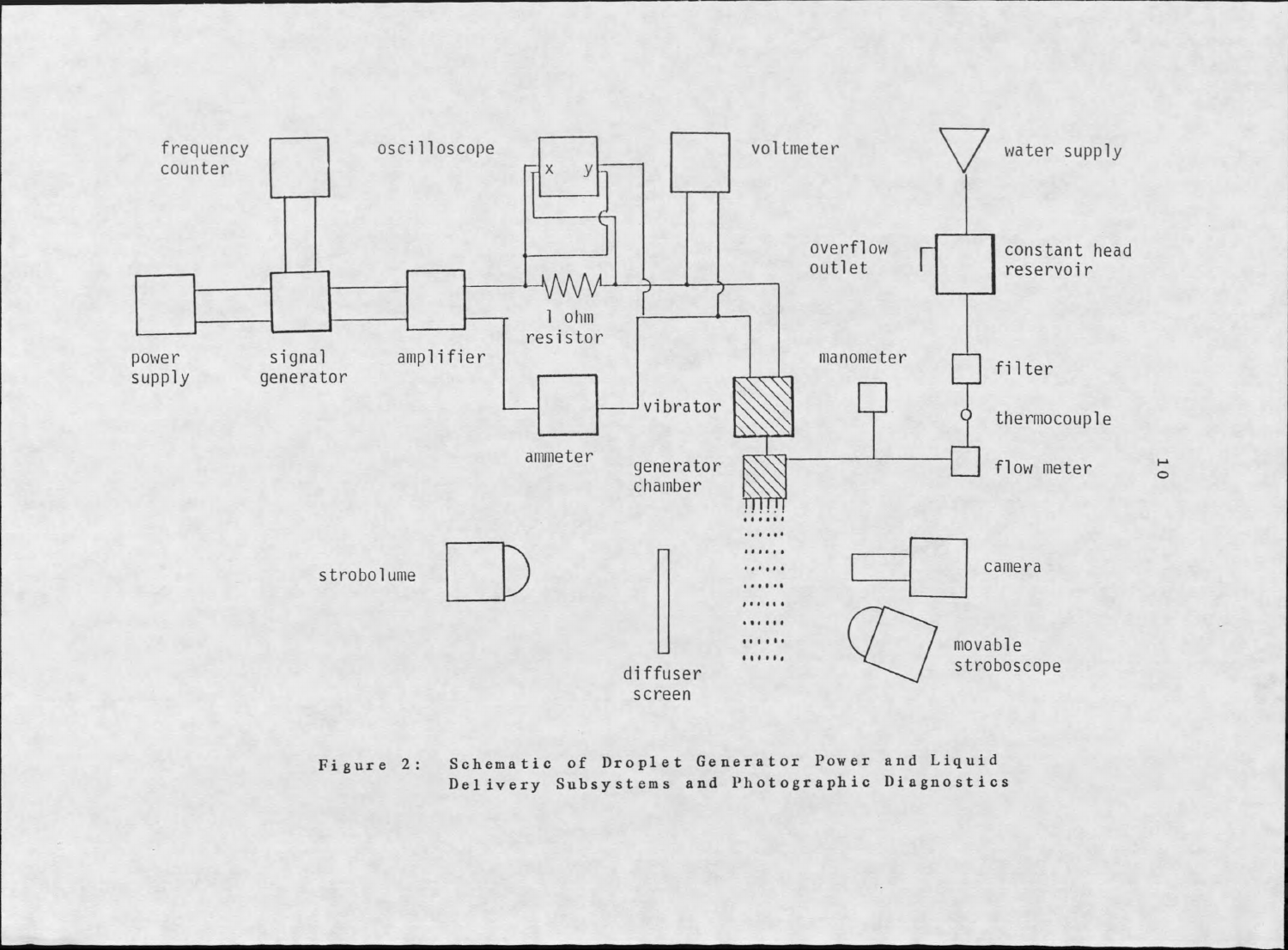monitor signal frequency and power consumption are included.

The generator itself (Figure 3) is a cylindrical aluminum chamber (9.5cm i.d.x2.2cm long) fitted on the bottom with an aluminum plate (.3cm thick) drilled to accommodate a set of equally spaced stainless steel capillary tubes. A11 tubes were carefully machined and polished to ensure that no burrs or other irregularities were present at the ends. Each tube was inspected microscopically to show that all were sized and finished uniformly. The required inside orifice diameter was achieved by epoxying capillary jets (28mm i.d.x.47mm o.d.x23mm long) inside 13mm lengths of .47mm i.d. tubing. These were in turn epoxied into the bottom plate. Nineteen jets were used in all for these studies.

Droplet size instrumentation consisted of a 35mm Lietz-Wetzlar camera body and a Summicron 50mm f/2.0 lens fitted with a 90mm bellows. Image magnification was approximately  $2:1.$ The camera shutter was synchronized with a General Radio 1532A Strobolume (15 µs flash duration) flash source. Photographs were taken with Kodak Plus-X-Pan film (ASA 125) using backlighting. The droplet stream fell between the camera and a 6.4mm thick translucent acrylic sheet through which the flash source was diffused. For visual observation of the stream a General Radio 1531AB Strobotac was used to 'stop' the droplet motion by setting the Strobotac frequency to that of the excitation frequency. In each negative a stainless steel tube of known diameter appeared for size reference, coplanar with the droplet stream. Drops were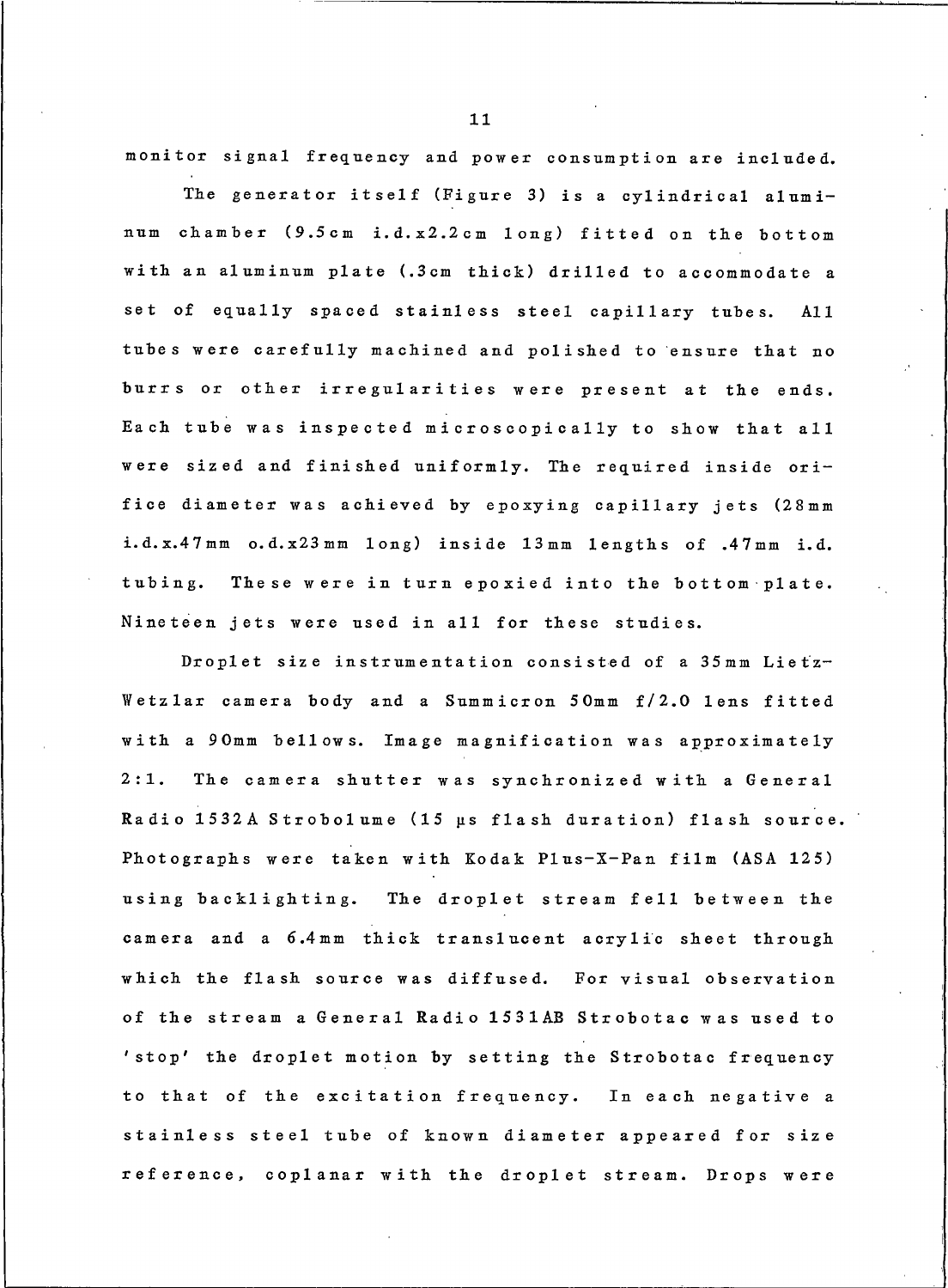

Figure 3: Droplet Generating Chamber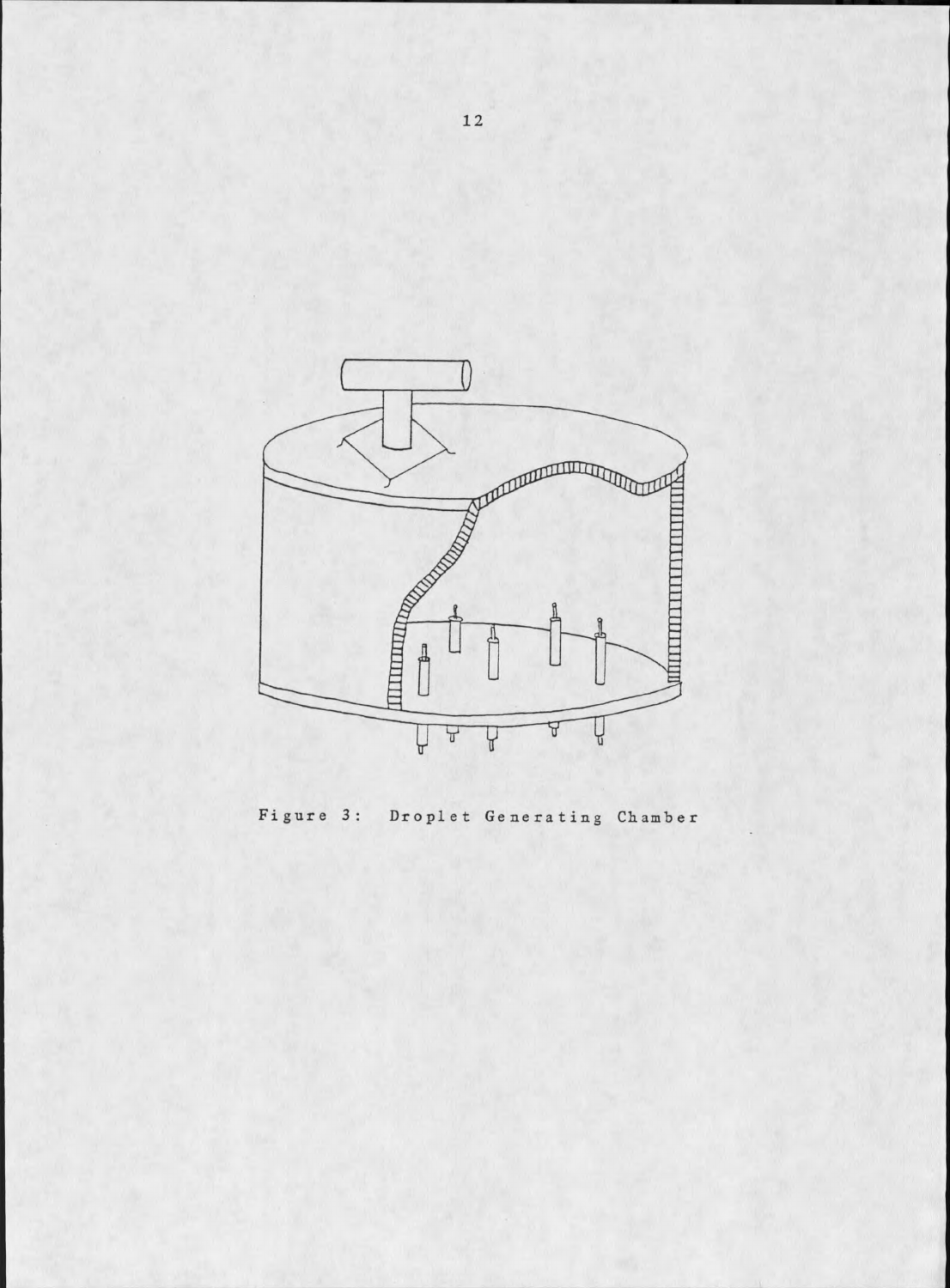measured from the negatives with a Bausch and Lomb  $(.7x-3x)$ stereo measuring microscope.

## Experimental Procedure

In characterizing droplet formation, the procedure has been first to determine the operating conditions for the droplet generator during DCHX tests. Next was to devise a data grid prescribing parameter variations away from the DCHX operating conditions. The parameters defining the data grid (jet velocity, vibration frequency and input power) were varied individually 15 to 40 percent above and below a data center case. The data center case corresponds to the optimum droplet operating conditions predicted for the DCHX studies in Chapter III. For example, holding jet velocity and vibration power constant at data center conditions, vibration frequency was varied from 20% below to 20% above its data center. Photographs were taken at each point on the data grid for all jets. Information on droplet formation in the absence of forced vibration was obtained for several jets over a range of velocities. In this manner, droplet uniformity at the data center, and the influence of the above parameters was determined.

Before photographing, tubes were ultrasonically cleaned, the constant head reservoir adjusted and jet velocity determined from mass flow data. Next a predetermined vibration frequency and amplitude were imposed, power consumption data recorded, and droplet motion 'stopped' using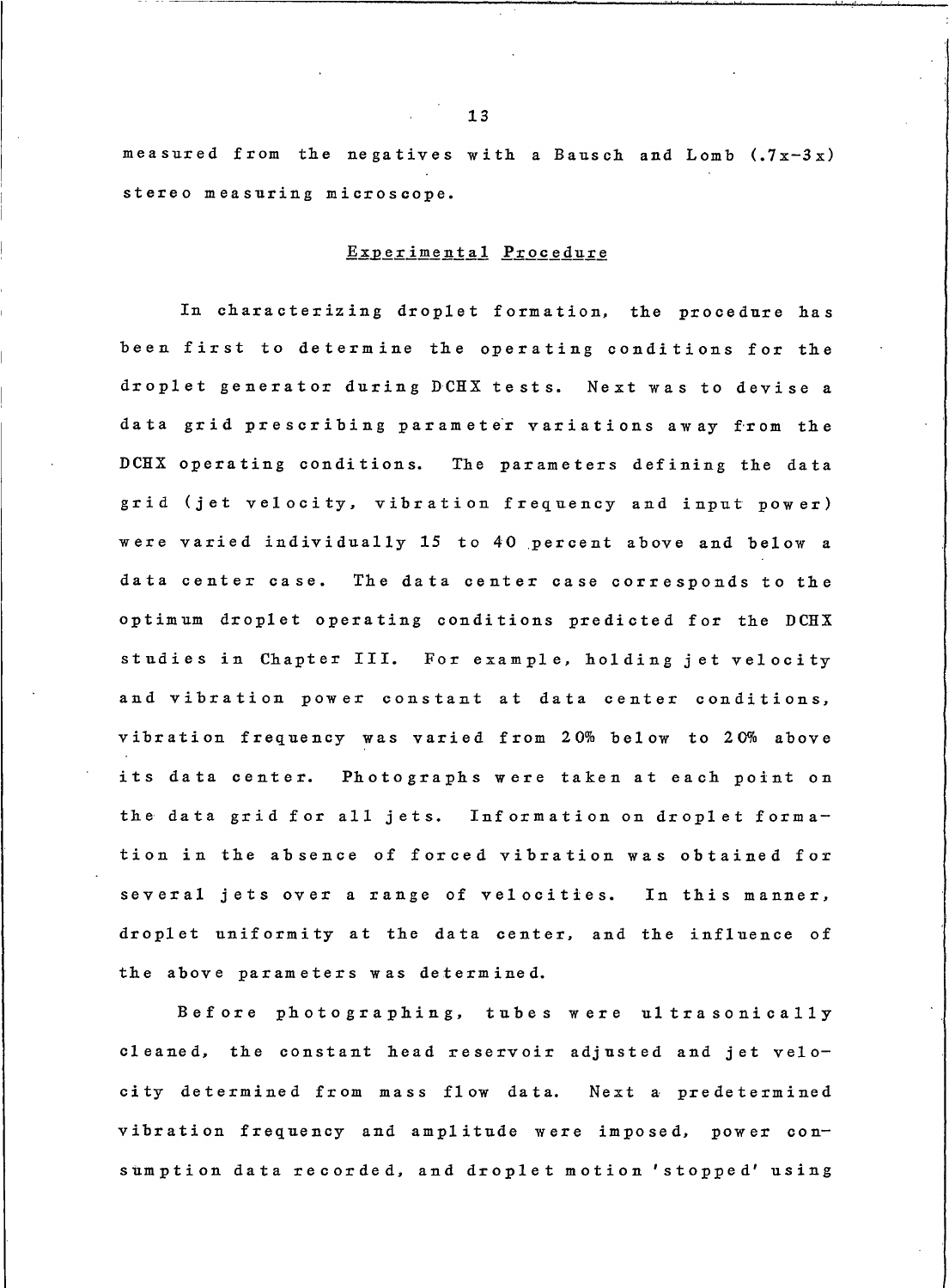the Strobotac. Jet disintegration was then visually inspected to insure the droplet stream fell within the camera's depth of field. A series of three photographs were then taken at this operating condition. At this point one parameter was varied and the process repeated. After development, the negatives were inspected. Of the three negatives taken at each operating condition, only those with the sharpest boundaries, showing a minimum of three droplets per frame were used. Drop measurements came directly from these negatives.

To find actual drop size, developed drop size and magnification ratio had to be known. The magnification ratio is the ratio of developed to actual size of the known diameter stainless steel tube in the negative. Droplet diameter is the average of the major and minor axes dimensions. The given drop size variation is the standard deviation (σ) for all droplets measured (three drops per photograph) for all jets measured (maximum of nineteen) at a specified operating condition.

#### Results and Discussion

The purpose of this study was twofold. The first concerned showing that a nearly uniform droplet stream was produced by the droplet generator described earlier, at the operating conditions (jet velocities and vibration frequency and power) used in the DCHX studies of Chapter III. It was also important to determine the sensitivity of droplet dia-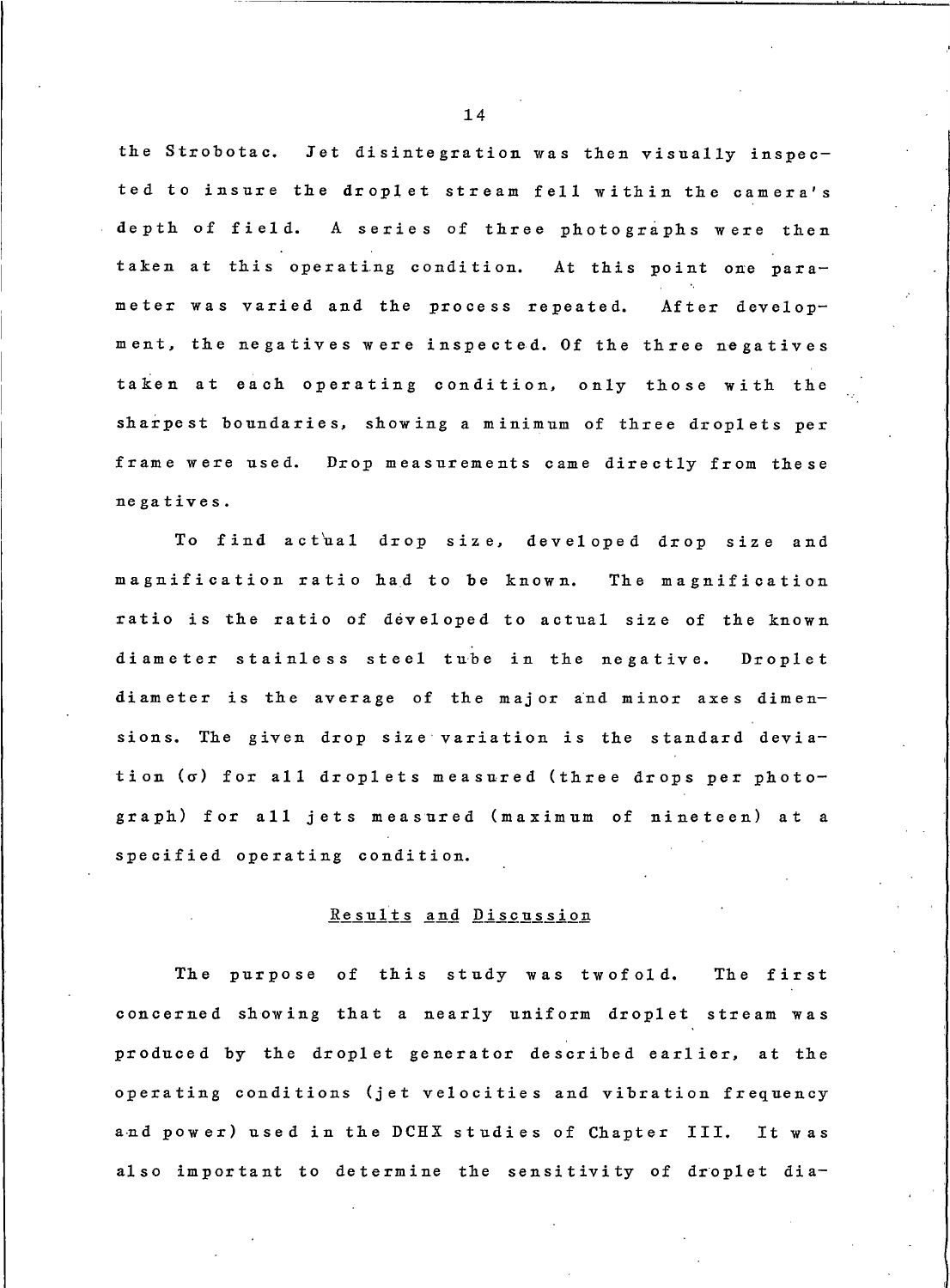meter to changes in vibration frequency and power. Comparison of experimentally determined uniform droplet diameters are made to the theoretical prediction derived earlier.

Since it is proposed that a uniform droplet stream is the most efficient method of heat extraction for the DCHX, the other goal of this particular investigation was to find the degree to which droplets become nonuniform when emanating from a nonvibrating jet. Results are presented as percent standard deviation from the mean, over the range of jet velocities used in the DCHX studies.

#### Uniform Droplets

The dependence of droplet size and spacing on jet velocity is shown in Figures 4 and 5. The four droplet streams pictured in Figure 4 indicate qualitatively how, at a fixed vibration amplitude and frequency, droplet diameter and spacing increase with increasing jet velocity. Good agreement between equation (2.03) and experimentally determined drop size, plotted as a function of jet velocity, is shown in Figure 5. It is apparent in examining this figure, that although theoretical and experimental values lie within 6% of one another, a systematic error causes all experimental values to lie above their theoretical counterparts. This systematic error may be introduced by uncertainty in calculating the magnification ratio for droplet measurements. Determination of the magnification ratio requires knowing the reference tube's actual size, the microscope's